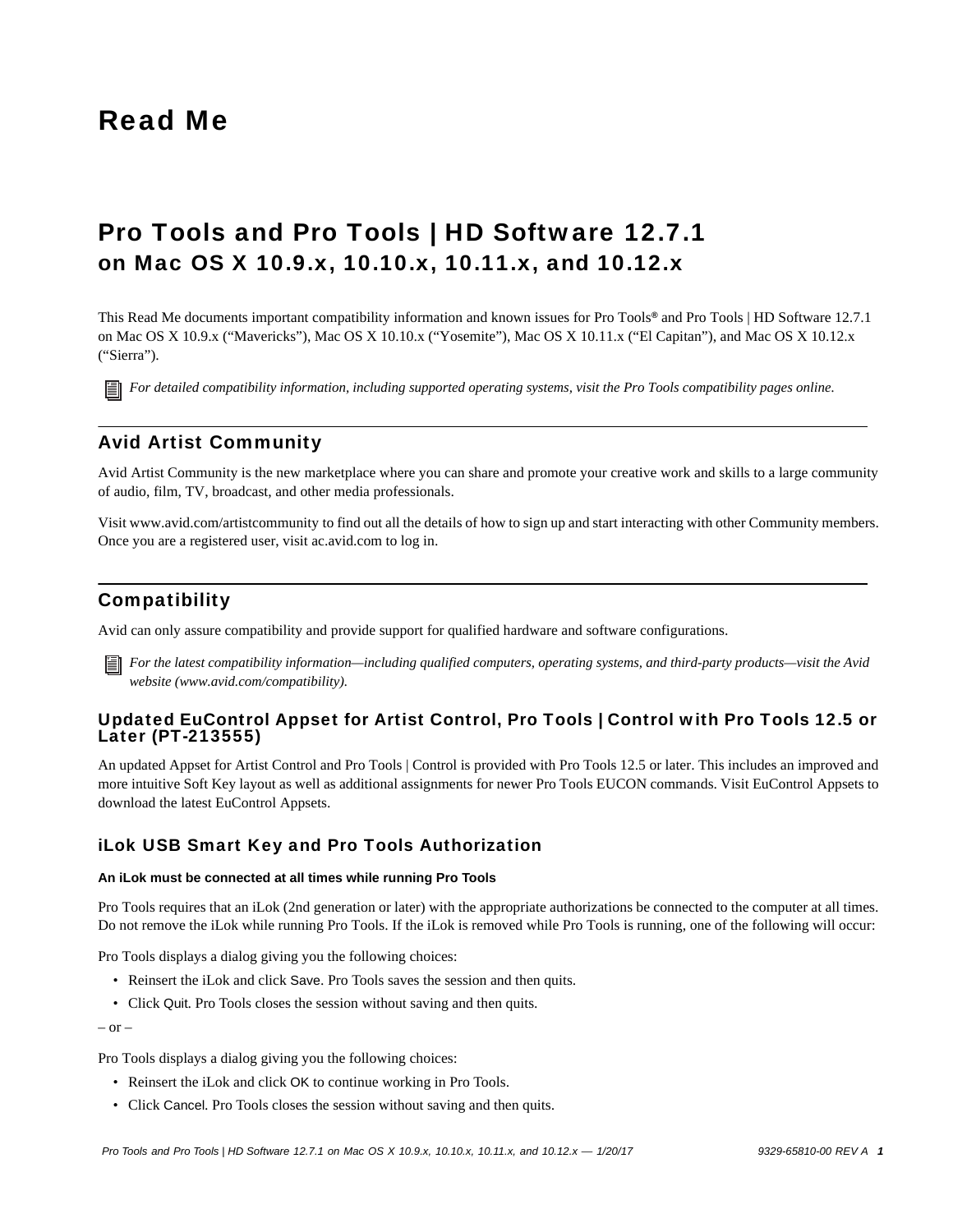# Avid Application Manager

# **Use the Avid Application Manager for notifications about Pro Tools software and plug-in updates**

When you install Pro Tools 12.x, the Avid Application Manager is also installed. The Avid Application Manager is used to manage your software and entitlements related to your Avid Master Account. The Avid Application Manager helps you maintain the most current Pro Tools software and audio plug-in updates that you are entitled to when new versions become available. For more information about the Avid Application Manager, see the *Avid Application Manager Guide* (available online through the Avid Knowledgebase).

# General Compatibility

### **Pro Tools 12 does not support video capture (PTSW-181456)**

Pro Tools 12 does not have the ability to record video to the timeline. Use another application or a lower version of Pro Tools with a supported video peripheral to capture video and then import it into Pro Tools 12 (and higher) sessions.

#### **Avid Video Engine (AVE) is not supported with drives that are case-sensitive formatted (UME-1223)**

The Avid Video Engine (AVE) will not load on Mac OS X if the OS drive/volume is formatted as Mac OS Extended (Case-sensitive, Journaled). In order for AVE to load, the OS drive/volume must be formatted as Mac OS Extended (Journaled).

#### **Pro Tools 12 does not allow import of WMA files (PTSW-181506)**

If you attempt to import a WMA file into a Pro Tools 12 session, Pro Tools cannot convert the file and posts a "file is unreadable" message. Co-install Pro Tools 10.3.10 (or higher) on the same system, import the WMA file, and convert it to a format supported by Pro Tools 12.

#### **Some contextual menus are not accessible using a key modifier and Left-click. (PT-218014)**

Not all contextual menus can be viewed using a key modifier and Left-click (primary click). For example, Control-clicking a plug-in parameter cannot access its contextual menu because Control is an isolating modifier for plug-ins. Be sure to enable Secondary Click in the Mouse System Preferences (Apple menu > System Preferences > Mouse), and the use the secondary button on your two-button mouse (typically Right-click) to access all contextual menus in Pro Tools.

# **After creating a new user account on Mac OS X, you can initially only save a Pro Tools session in a non-local folder called "Documents" (PT-204548)**

To avoid this issue, create a folder named "Documents," save a session there, then save the session and all other subsequent sessions wherever you wish.

#### **QuickTime Player is not currently compatible with Avid Audio Interfaces on Mac OS X 10.8 and 10.9 (PTSW-163965)**

QuickTime Player does not currently support Avid audio devices as output devices with Mac OS X 10.8. Audio will not pass through and playback will not start. Please use an alternate audio interface for QuickTime Player, or use another software solution for playing back QuickTime files with Avid audio devices as a workaround for this issue.

#### **Warning displayed when opening a session or project created in Pro Tools 12.6 in a lower version of Pro Tools. (PT-220349)**

Any session or project created with Pro Tools 12.6 presents a warning when opened in a lower version of Pro Tools (such as Pro Tools 12.5). When the session is opened following this warning, any clip effects data will be dropped from that session or project. If you save the session or project in the lower version of Pro Tools, the Save As dialog opens instead so that you do not overwrite the original 12.6 session or project.

# **Installing the Avid HD Driver 12.6.1 or higher with any lower version of Pro Tools, Pro Tools HD, or Pro Tools First results in an AAE –1133 error on launch of the lower version of Pro Tools. (PT-223011)**

Avid recommends that you do not install and use versions of Pro Tools, Pro Tools HD, or Pro Tools First lower than 12.6.1 with the Avid HD Driver 12.6.1 or higher. If you must do so, please uninstall the Avid HD Driver 12.6.1 (or higher) and install a lower version of the Avid HD Driver. Alternatively, when launching any version of Pro Tools lowest than 12.6.1 on an HDX or HD Native system with the Avid HD Driver 12.6.1 or higher installed, press and hold the N key on launch and select a different Playback Engine than the Avid HD Driver (HDX or HD Native).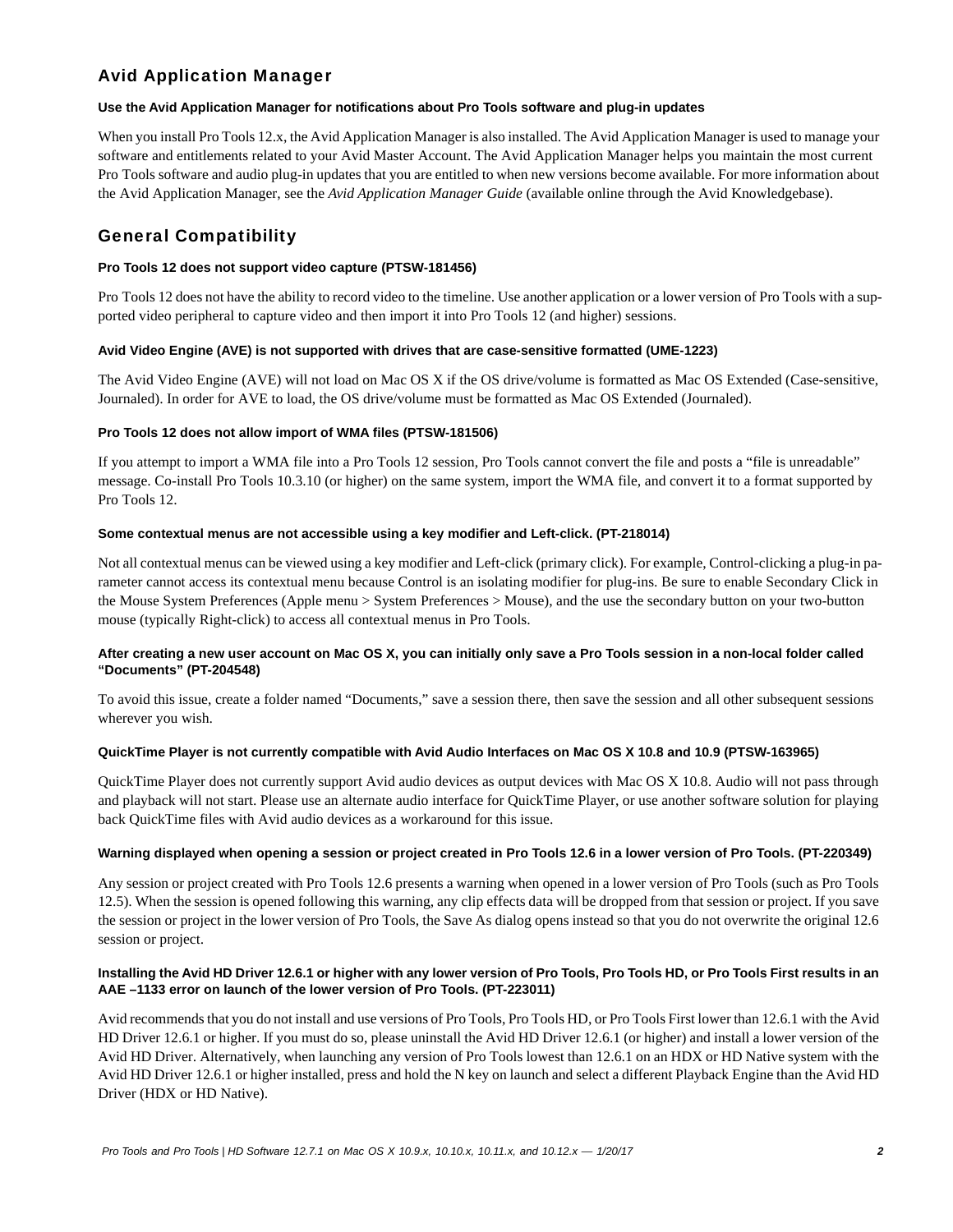# **Pro Tools 12 sessions that use more than 4 gigabytes of RAM will cause Pro Tools 10 or lower to quit unexpectedly (PTSW-181963)**

If you attempt to open a Pro Tools 12 session that uses more than 4 gigabytes of RAM in Pro Tools 10 or lower, Pro Tools will quit unexpectedly. To open such sessions in Pro Tools 10 or lower, first reduce the amount of session RAM usage to less than 4 gigabytes in Pro Tools 12 by removing virtual instruments that take up system memory.

#### **Nudge Selected Clip Gain shortcuts may conflict with the default Mac OS X shortcuts for Mission Control (PT-210366)**

Performing the Nudge Selected Clip Gain Up/Down shortcuts may trigger Mission Control functions in some versions of Mac OS X. To avoid this conflict, click the Keyboard icon in System Preferences, select the Shortcuts tab and then Mission Control from the sidebar. Disable or reassign the Mission Control and Application Windows shortcuts.

### **Enable Spotlight for best performance when relinking files and indexing in the Workspace (PTSW-183818)**

For best performance with relinking and Workspace indexing, enable Spotlight. While enabling Spotlight is not required, it will improve performance in this area with Pro Tools.



*When Spotlight is enabled, long record passes (over 50 minutes) may stop recordings after 50+ minutes. Consider disabling Spotlight for long recording sessions and then re-enable it when you are done recording.*

#### **Mac OS VoiceOver does not work with Revision History or Soundbase. (PT-223942)**

The Versions list in the Revision History window and Tags in Soundbase in Workspace browsers do not support Mac OS VoiceOver (System Preferences > Accessibility > VoiceOver) at this time.

#### **OMF files that contain video are not compatible with Pro Tools 12 (PTSW-184397)**

OMF sequences that contain video cannot be imported into Pro Tools 12. OMF sequences that contain embedded or referenced audio files can be imported into Pro Tools 12. To import a sequence that contains video media, use a linked AAF sequence.

#### **Pro Tools session file formats version 4.x and lower are not supported in Pro Tools 11 and higher (PTSW-181049)**

Pro Tools session files from Pro Tools versions 4.x and lower are not recognized in Pro Tools 11 and higher. In the Pro Tools Workspace, these files are listed as "unknown," and cannot be opened. Co-install Pro Tools 10.3.10 (or higher) on the same system and open the session files in Pro Tools 10. Save the session in the current Pro Tools session format, then open the session in Pro Tools 12.

# Pro Tools | HDX Systems

# Some Mac Pro computers with certain video cards may not have power connections available for Pro Tools | HDX cards (PTSW-**156545)**

Some video cards require power from the motherboard, which is also a requirement for HDX cards. If you have a video card that requires both power connections on the motherboard, a power connection for your HDX cards will not be available. To avoid this problem, use a video card that does not require more than one power connection to the motherboard.

# Pro Tools | HD Native PCIe Systems

#### **With Mac OS 10.6.8 or higher, it may not be possible to update the firmware on an HD Native PCIe card (PTSW-146374)**

When launching Pro Tools HD with an HD Native card on Mac OS 10.6.8 or higher, a -1164 error may occur. This error indicates that the firmware for the HD Native card cannot be updated from version 1.0 to version 1.02 or 1.03. If this error occurs, you can only update the firmware using Mac OS X 10.6.7 or lower. The firmware update can also fail when using a Thunderbolt MacBook Pro. To avoid this error, use a Mac without Thunderbolt and use the Avid NativeCardFlasher utility to update the HD Native firmware,



*For more information on updating Native card firmware, refer to the following Avid Knowledge Base articles: http://avid.force.com/pkb/articles/en\_US/troubleshooting/en419331 http://avid.force.com/pkb/articles/en\_US/troubleshooting/en429831*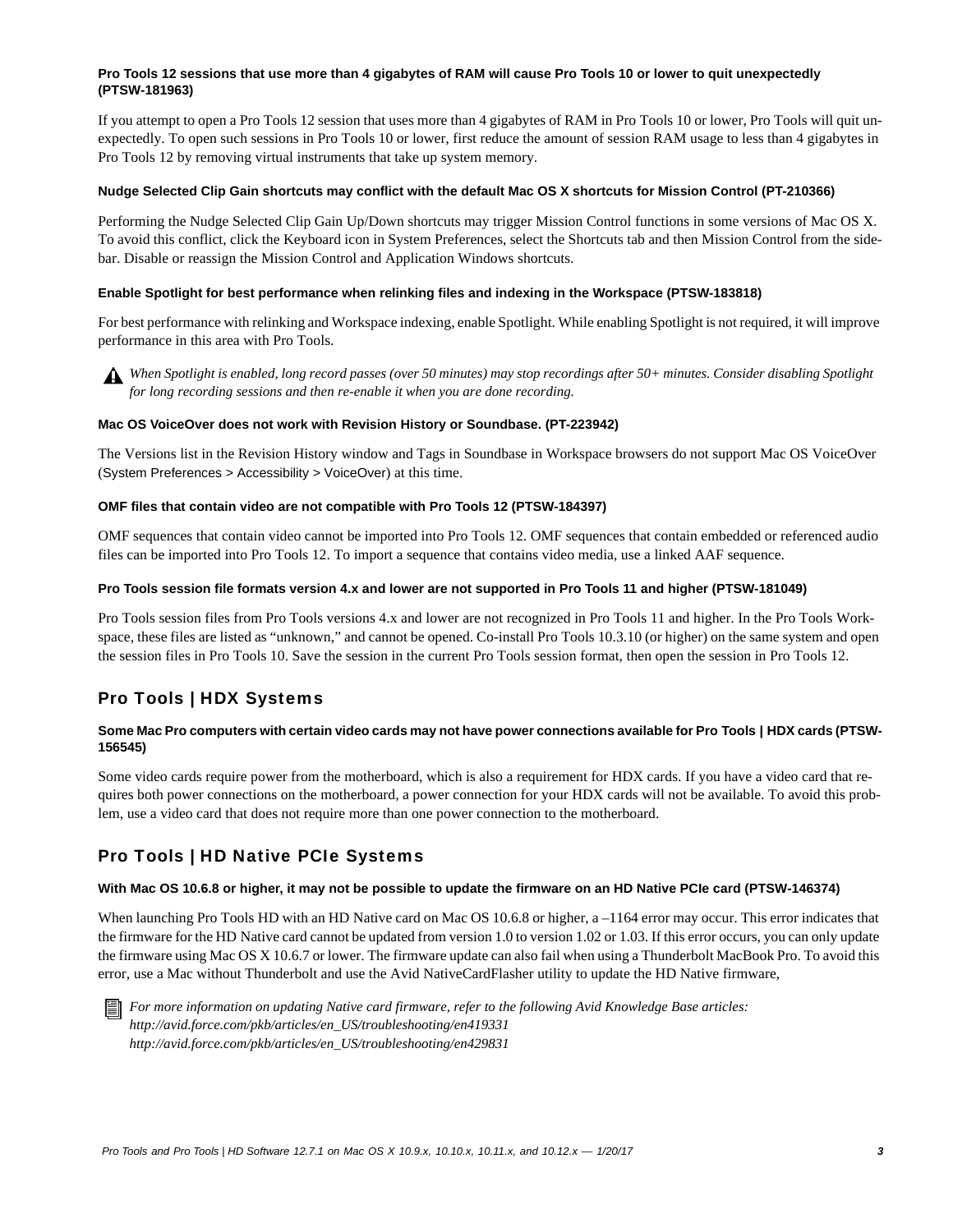# Eleven Rack

# **Eleven® Rack Guitar Window not available in Pro Tools 12 (PTSW-184398)**

Pro Tools 12 does not provide the Guitar Window for Eleven Rack that is available in Pro Tools 10 and lower. Avid has made available a 64-bit standalone version of the Eleven Rack Control Window found in Pro Tools 10 and earlier. Please see the following page for more information about the 64-bit standalone Eleven Rack Editor: http://apps.avid.com/eleven-rack/

# **VENUE**

# **Restarting a VENUE console, including the changing of system configurations, leads to an audio interface timeout with a connected HD Native system (PTSW-183745)**

When connecting a HD Native system (PCIe or Thunderbolt) to a VENUE live sound system, VENUE HDx cards acting as your interface to Pro Tools timeout when restarting the VENUE console. This includes changing the VENUE system input configuration between stage and HDx sources (Virtual Soundcheck). After timing out, Pro Tools cannot record or playback until you quit and relaunch Pro Tools.

# Known Issues

The following sections document known issues you may encounter when using Pro Tools and Pro Tools HD 12.7.1, along with workarounds if they exist.

# General Pro Tools Issues

# **Pro Tools quits unexpectedly while loading plug-ins on launch. (PT-206888)**

On Pro Tools systems with several hundred plug-ins installed, Pro Tools may quit unexpectedly on launch. If this occurs, try the following:

- Move approximately 100 plug-ins (or more) from the Plug-Ins folder to the Plug-Ins (Unused) folder (/Library/Application Support/Avid/Audio/).
- Launch Pro Tools.
- Quit Pro Tools.
- Move the plug-ins back from the Plug-Ins (Unused) folder to the Plug-Ins folder.
- Launch Pro Tools.

# **Pro Tools does not play back immediately after importing a large and complex AAF sequence (UME-905)**

Importing a complex AAF sequence that contains many video files and edits may cause Pro Tools to be in a Play/Pause state after all files have finished linking. This may also happen when reopening the session. If you encounter this, stop the transport, wait 30 seconds, and then attempt playback again. To avoid this problem completely, you can bounce the video and re-import, or request that the video editor flatten the video upon export.

# **Pro Tools reports AAE Error 2. (PT-210384 Open)**

You may encounter AAE Error 2 if you have two or more volumes on your system with the same name. To avoid this issue, ensure that each volume on your system is uniquely named.

# **Offline Bounce takes much longer than expected (PT-202888)**

Offline Bounce times can increase significantly in sessions that have output and input assignments cascaded across tracks (for example: Track 1 output is assigned to Track 2 input, Track 2 output is assigned to Track 3 input, and so on).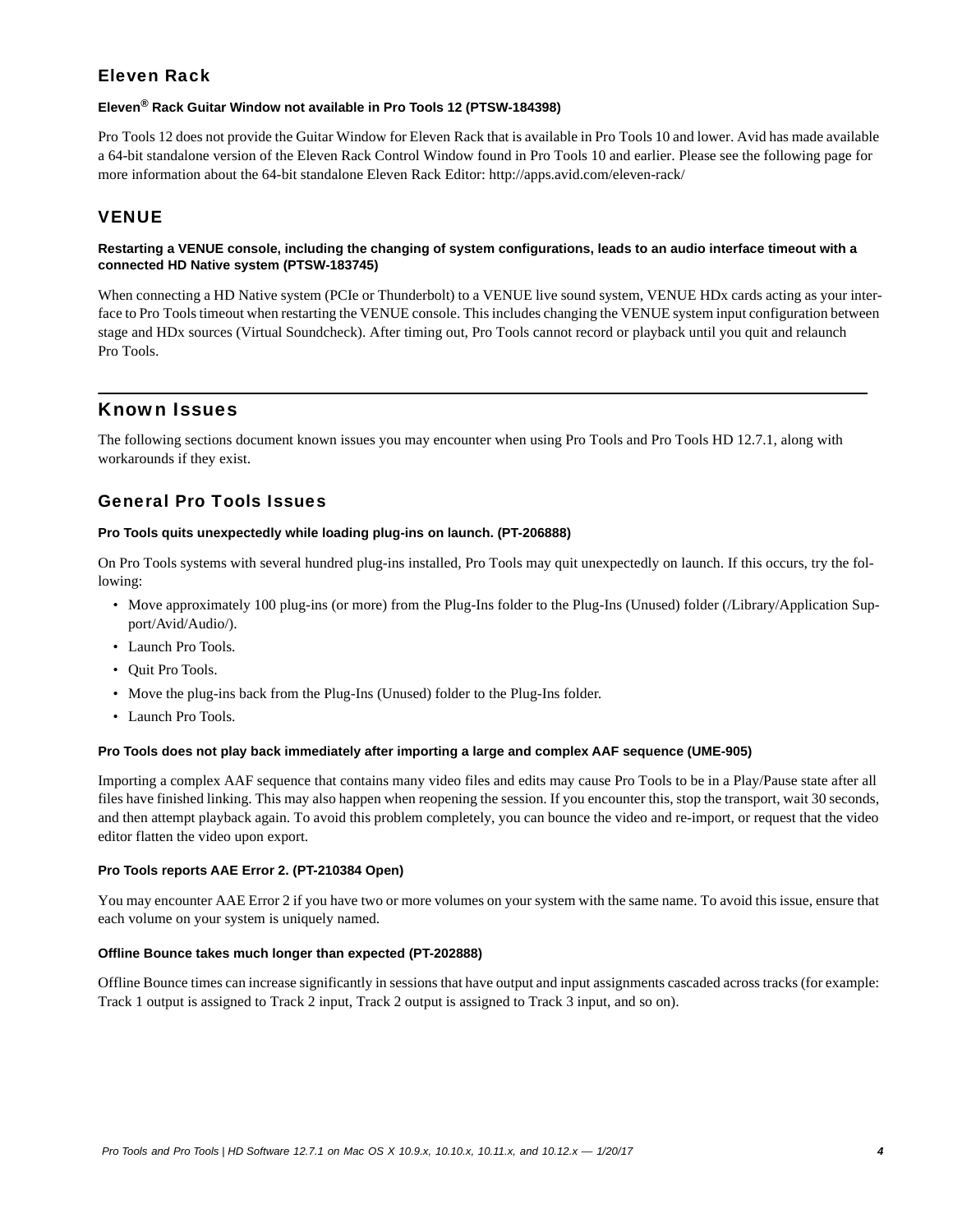# **When importing session data, automation is replaced instead of overlaid when using Adjust Session Start Time to Match Source Start Time (PTSW-149273)**

Automation can sometimes be replaced instead of overlaid when using Adjust Session Start Time to Match Source Start Time when importing session data. This issue may occur if the source session start time (of the session being imported) is earlier than the current session start time. This issue can be avoided if you instead import the session data from the session with the later start time into the session with the earlier start time. You must also not enable the Adjust Session Start Time to Match Source Start Time option, and select Maintain Absolute when prompted.

# **Auto Low Latency Monitoring is lost when opening a session created in Pro Tools 12.6 or higher in versions of Pro Tools lower than 12.6. (PT-219356)**

If a session is saved with Auto Low Latency Monitoring ("Blue Mode") enabled in 12.6 or higher, it is disabled when that session is opened in versions of Pro Tools lower than 12.6 (in 12.5 for example). You will have to re-enable Auto Low Latency Monitoring if desired. This issue does not occur when opening sessions in Pro Tools 12.6 and higher that were saved with Auto Low Latency Monitoring enabled in a version of Pro Tools lower than 12.6.

#### **Automatic Delay Compensation cannot not be applied to tracks recording from different types of sources (PTSW-157960)**

Automatic Delay Compensation cannot compensate for cascaded records that use both I/O and bus inputs to recording tracks. An example of this is feeding an audio track (in record) from an audio input, and then bussing the output of the track to another audio track also in record. The first audio track will be compensated but the second cascaded track will not be. (This is not a common workflow.)

#### **Cannot run Reason as ReWire clients if they have not first been launched and set up as a standalone application (PTSW-133070)**

Reason needs to be launched and setup as a stand-alone applications before running them as a ReWire clients with Pro Tools. Do the following:

- Launch Reason in stand-alone mode and follow the on-screen instructions.
- Quit Reason.
- Launch Pro Tools and insert Reason as a ReWire plug-in on an audio, Auxiliary Input, or Instrument track.

# **Exporting interleaved BWF files from Pro Tools 10 or higher and importing into Pro Tools 9.0.x and lower may cause Pro Tools to quit unexpectedly (PTSW-151579)**

When exporting any greater-than-stereo multichannel interleaved WAV (BWF) files other than 5.1 from Pro Tools 10 or higher and then importing them into Pro Tools 9.x or lower, Pro Tools quits unexpectedly. To avoid this problem, export audio files for import into lower versions of Pro Tools in another file format (such as AIFF or multi-mono).

# **AAF files that contain AMA-linked audio cannot be imported (PTSW-182322)**

Pro Tools cannot import AAF files that contain AMA-linked audio files. AMA-linked audio must be imported or transcoded in Media Composer before the AAF is exported.

# **Rendering Clip Gain or Clip Effects on multi-channel audio clips in an interleaved session results in multi-mono files. (PT-214780)**

In an interleaved session, rendering Clip Gain or Clip Effects on a multichannel audio clip creates mono audio files for each channel rather than the expected single interleaved, multichannel audio file.

# **Clip Groups may require multiple clicks to be added to the edit selection. (PT-223246)**

With a Clip Group selected, additional Clip Groups may not immediately be included in the edit selection when Shift+clicking them with the Grabber or Smart tool. If you encounter this issue, Shift+click on the additional Clip Group once to expand the Timeline Selection, then Shift+click again to add the Clip Group to the edit selection.

# **Real-Time Fade Adjustment Tool can display the fade preview outside of the Timeline under certain Window Scrolling conditions. (PT-220418)**

If the area before the start of the Timeline is visible when using Continuous Window Scrolling or if the Center Playhead option is enabled, and the area before the start of the timeline appears on-screen, then adjusting a fade using the Real-Time Fade Adjustment Tool can cause the fade preview to appear outside of the fade boundary or Timeline. To avoid this issue, only use the Real-Time Fade Adjustment Tool in No Scrolling, After Playback, Page scrolling modes, or when the start of the Timeline is off-screen.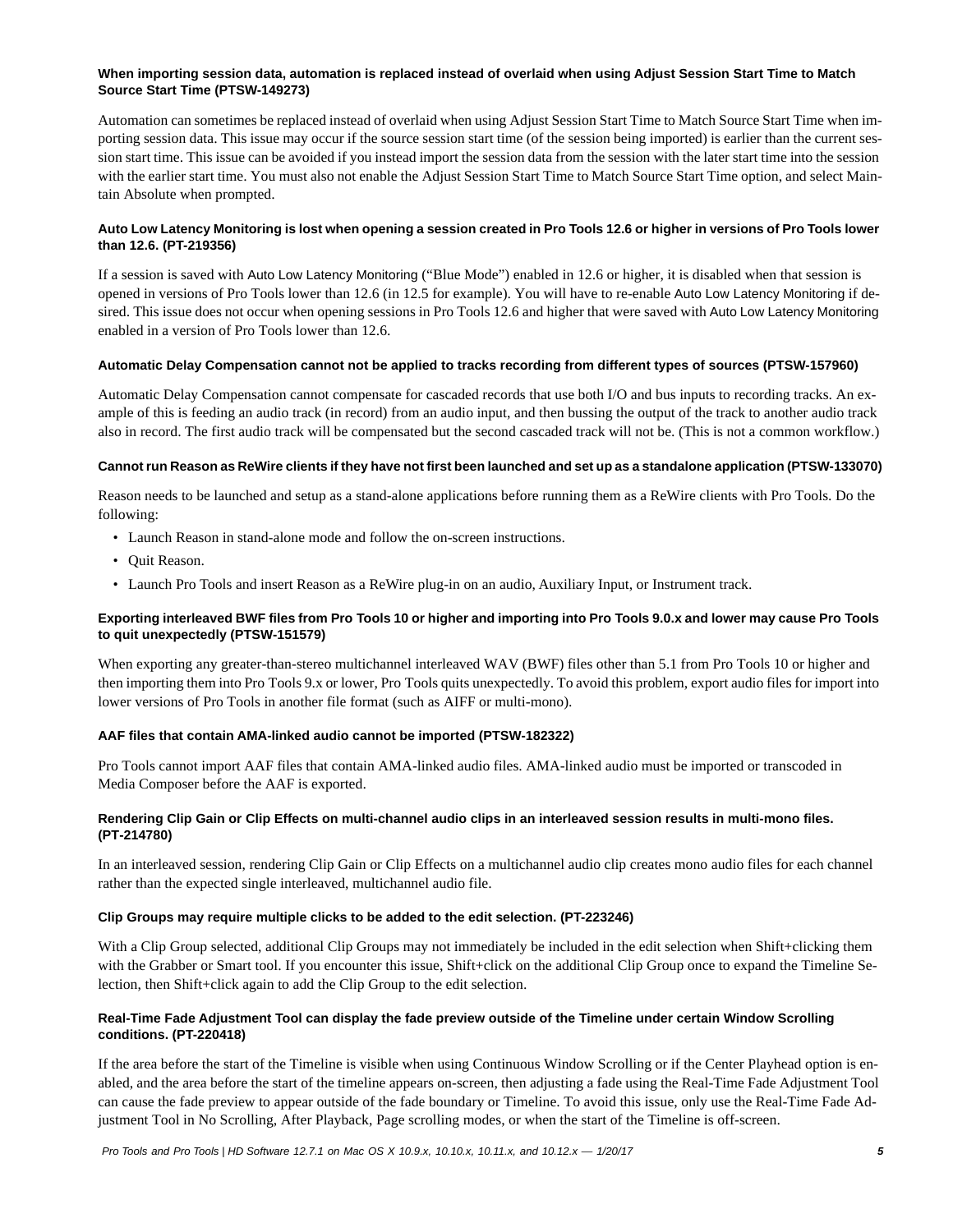### **Recording track group output featuring 90º volume automation changes while writing VCA automation can result in unwanted fades. (PT-222834)**

If audio clips on a track within a track group feature sharp 90º volume automation changes and the track group has a VCA assigned to it, bus recording the output of the audio track to another audio track while VCA automation is being written may result in the new recorded audio fading in and out around the 90º volume automation changes. To avoid this issue, record any VCA automation first and then record the track group output in a separate record pass.

#### **Unrendered mix and match AAFs will not properly import (PTSW-181825)**

If the error "A video file and its associated clips were removed because its timecode rate is incompatible with the project type" appears, it is likely that your AAF contains unrendered mix and match video. To avoid this, render mix and match AAFs from Media Composer before or during export.

#### **Clip names appear incorrect after selecting Field Recorder channel matches, or expanding to new tracks. (PTSW-136012)**

This can occur if the file name of a Field Recorder channel match contains a hyphen followed by a number greater than zero. Pro Tools names new clips by incrementing the number after the hyphen. If a field recorder file is already named in this way (such as "Filename-01"), then new clips created by selecting a Field Recorder channel match or by expanding a track may have names different from the parent file. To avoid this situation, avoid using hyphens in Field Recorder file names.

### **Field Recorder matches appear offset after AudioSuite rendering if the session timecode rate does not match the file timecode rate (PTSW-152147)**

If a portion of a file has been rendered with an AudioSuite plug-in, an offset can occur when expanding field recorder matches in cases where the session timecode rate does not match the timecode rate of the audio file. To avoid this issue, you can either render the whole file with AudioSuite (rather than only a portion of the file), or use Whole File mode when rendering AudioSuite processing.

#### **External Field Recorder matches do not show up after an initial index pass (PTSW-180659)**

If external field recorder matches do not show up on a field recorder track after the initial index pass, save and reopen the session.

# Layered Editing

# **Fades are not restored after moving clips using the Grabber tool. (PT-207491)**

With Layered Editing enabled, moving a clip that partially covers a fade on another clip with the Grabber tool so that it no longer covers the fade does not restore the fade to its original duration. You will need to manually trim the fade to its original duration

#### **AudioSuite rendering of overlapping clips may result in Layered Editing not working as expected. (PT-223594)**

With Layered Editing enabled, if overlapping clips are selected and rendered with AudioSuite set to create individual files and entire selection, Layered Editing may not behave as expected with those clips. Additionally, if a shorter clip is placed on top of a longer clip such that the longer clip begins and ends before and after the smaller clip, then both clips are selected and then rendered with AudioSuite set to create individual files and entire selection or clip by clip, Layered Editing may not behave as expected with those clips either. If you encounter this issue, choose Edit > Undo to revert to the previous layered states for these clips. To avoid this issue entirely, select only one overlapping clip to render at a time when AudioSuite is set to create individual files and Layered Editing is enabled.

#### **The Undo command does not remove a clip copied to a playlist by virtue of the Send Overlapped Clip to New Playlist preference. (PT-222824)**

When the Send Overlapped Clip to New Playlist preference is enabled, and you move a clip completely over another, the overlapped clip is moved to a new playlist. However, if the track is not in Playlists view, Undo restores the clip on the main playlist, but it does not remove the clip from the alternate playlist. You will have to manually remove that clip from the alternate playlist if you so desire.

#### **Looping clips does not send fully overlapped clips to an available playlist. (PT-219668)**

With both Layered Editing option (Options > Layered Editing) and the Send Fully Overlapped Clips to Available Playlist While Editing preference enabled (Setup > Preferences > Editing), clips that are fully overlapped by a looped clip (Clip > Loop) are not sent to an available playlist. Manually move clips that will be fully overlapped by the looped clip to another playlist before looping the clip.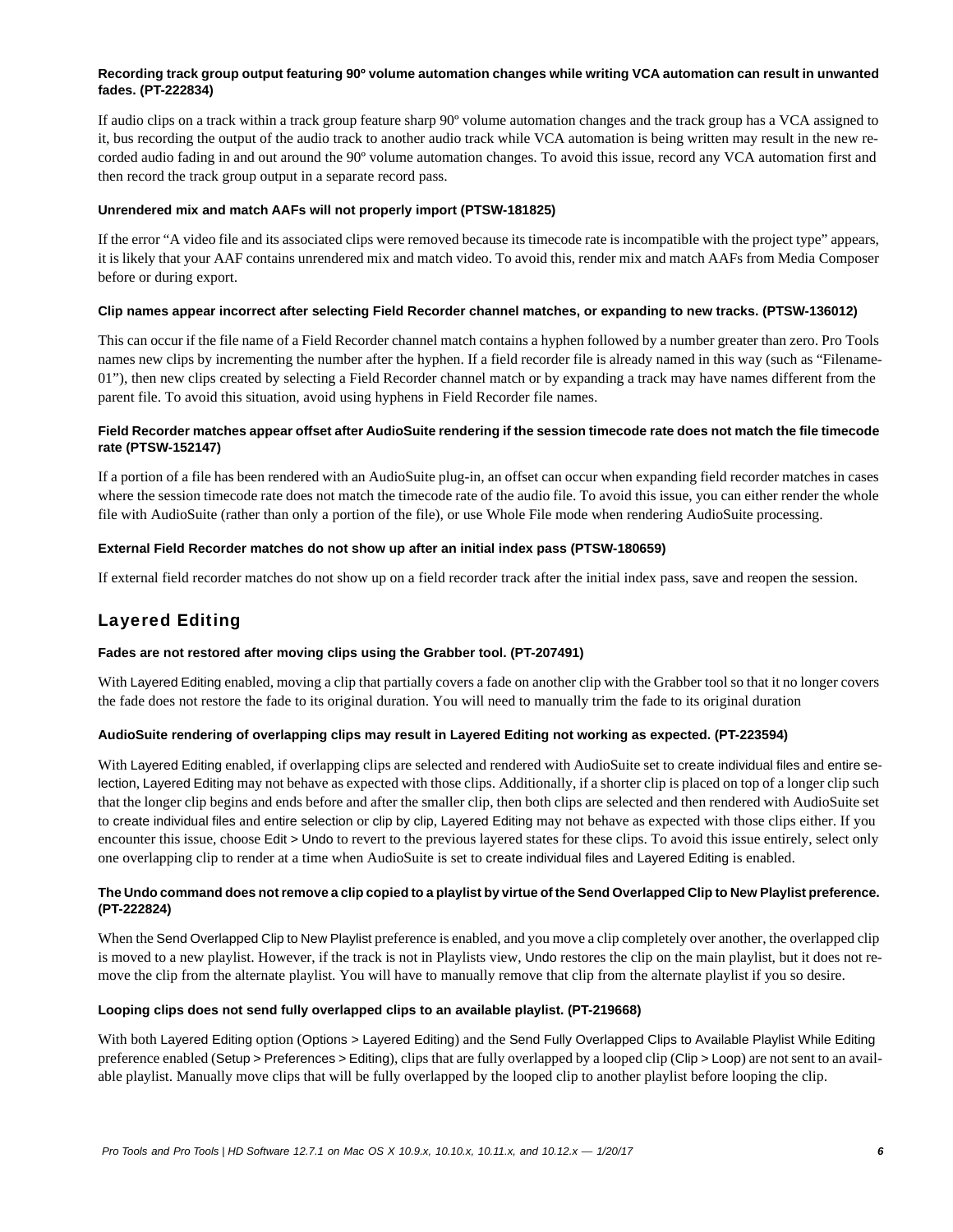#### **Fully overlapped clip not sent to new playlist if the clip is overlapped by creating a fade. (PT-220888)**

When a clip is fully overlapped by the creation of a Fade In or Fade Out, the overlapped clip is not sent to a new playlist even though the Send Fully Overlapped Clips to Available Playlist While Editing preference is enabled. To avoid this issue, create a shorter fade and then extend it to fully overlap the clip in question. That clip is sent to a new playlist. Alternatively, manually move the clip to a new playlist.

# **When moving clips in Warp view with Layered Editing enabled, partially overlapped clips may disappear unexpectedly. (PT-220557)**

When moving clips in Warp view with Layered Editing enabled (Options > Layered Editing), partially overlapped clips may disappear unexpectedly. To avoid this issue, conduct Layered Editing in other track views (such as Waveform view).

# **With Layered Editing enabled, deleting overlapping clips that were created with Duplicate or Repeat can result in some overlapped clips being unexpectedly edited as well. (PT-220491)**

With Layered Editing enabled, deleting overlapping clips that were created with Duplicate or Repeat can result in some overlapped clips being unexpectedly edited as well depending on the order in which the overlapping clips are deleted. To avoid this issue, delete any overlapping clips in order from left to right.

# Projects and Collaboration

# **Clip effects settings are lost when sharing tracks with Pro Tools 12.5.x. (PT-220478)**

Track collaboration between Pro Tools HD 12.6 and lower versions of Pro Tools will result in losing clip effects settings on shared tracks. Earlier versions of Pro Tools drop clip effects settings from tracks that are shared from Pro Tools HD 12.6. There is no warning when clip effects settings are lost while collaborating. To avoid this issue, render clip effects for all clips with clip effects on tracks you want to share with any collaborator running a lower version of Pro Tools.

#### **Additional Playlists indicator does not appear on shared tracks with collaborators' systems (PT-219746)**

If you duplicate a playlist on a shared track, the Additional Playlists indicator does not light for collaborators. Subsequently making a change to the alternate playlist, however, does notify collaborators.

#### **Projects may not synchronize to Avid Cloud after remaining open overnight. (PT-220208)**

After a Project has been open for a protracted period of time, saving to the Avid Cloud may not succeed. If you see a Project upload not completing in the Task Manager, it is recommended that the Project be saved and closed, and that you sign-out and then back in again. You should then be able to complete the Project upload.

# **After canceling a Project upload, it can take up to two minutes before any remaining uploads in the Task Manager begin. (PT-220170)**

If Project uploads are canceled and other upload tasks remain in the queue, it can take up to two minutes for these uploads to begin. If this issues occurs, simply wait for the remaining projects to begin uploading.

# **Creating or receiving new projects or tracks may result in a "Permission denied (13)" dialog (PT-212334)**

When creating or receiving new projects or tracks, a "Permission denied (13)" dialog may be displayed. Should this issue occur, open the "Operation" tab in the Pro Tools Preferences window and, in the "User Media and Settings Location" pane, click the Project Media Cache "Change" button to set a new location for the Project Cache. The new location should be a folder either outside of the default Pro Tools folder or off of the startup disk if possible.

# **It is strongly recommended that you do not log in to the same project on multiple systems using the same Avid Master Account login**

When you are connected to the internet and then you open a Pro Tools Project, Pro Tools checks to see if there are any other machines that are logged in to the same Avid Master Account and both with the same project open. If the project is detected as being open on another system it should be closed. This prevents the project bundle on the cloud from becoming corrupted by competing updates from multiple systems using the same account. To avoid this situation, it is strongly advised that you close projects when leaving systems idle if it is possible that you will be working on the same project from another computer with the same Avid Master Account.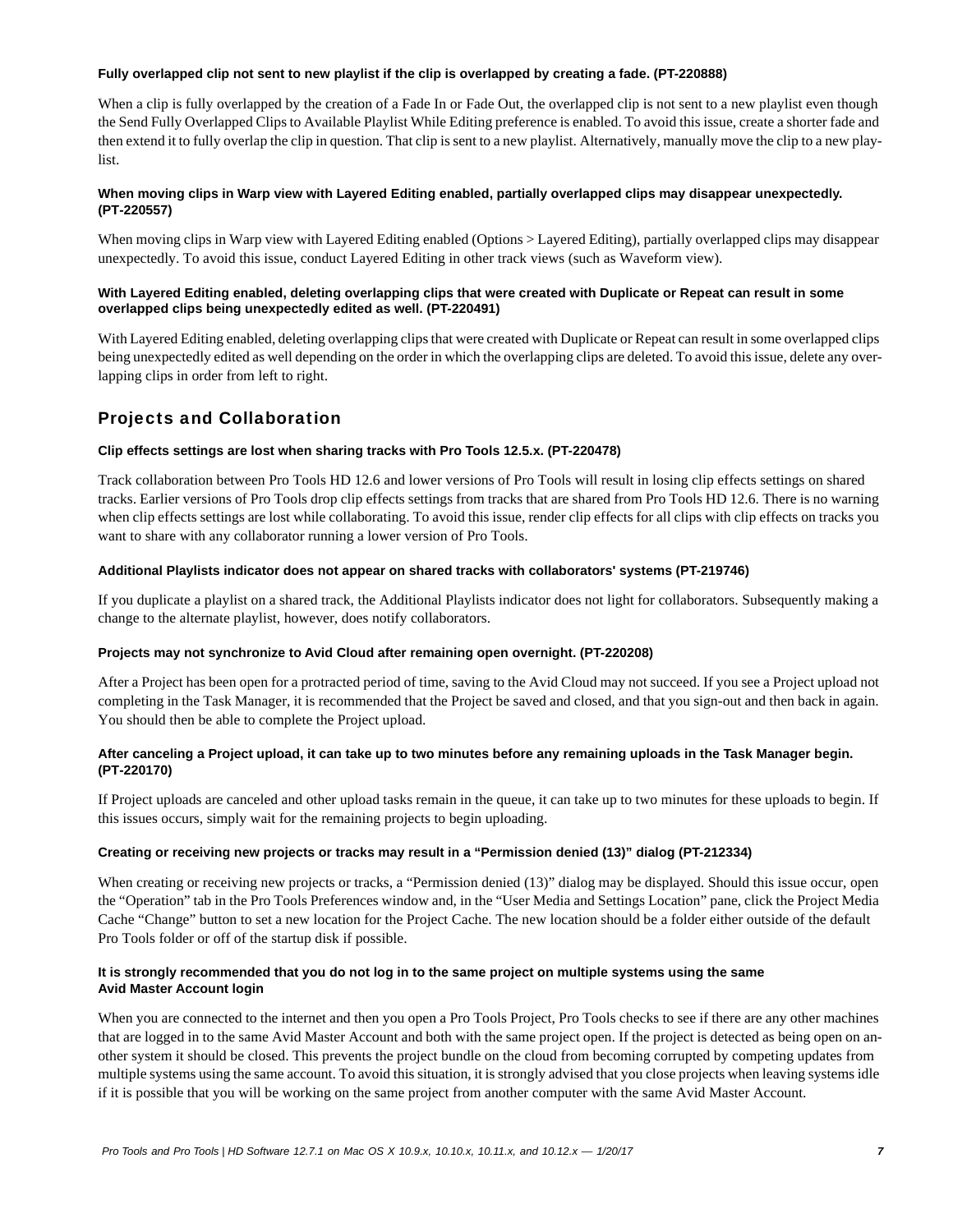#### **Assertions and AAE errors may occur when Project Media Cache exists on multiple identical volumes (PT-213652)**

Assertions and AAE errors may occur when the Project Media Cache folder exists on multiple identical volumes. To avoid this issue, ensure that the Project Media Cache remains set to different locations on each volume, rename each volume if possible, or unmount any identical volumes while working with projects in Pro Tools.

# **Disconnecting from the internet or closing a project during project synchronization can result in failed project synchronization. (PT-202643)**

To prevent potential synchronization with projects, do not disrupt the project synchronization while it is in progress. Avoid disconnecting from the internet, turning off WiFi, shutting your laptop, or quitting Pro Tools | First during this time. To monitor the progress of project synchronization, choose Window >Task Manager.

# **Change the default Project Media Cache location so that it is not on your system drive (PT-212755)**

Projects in Pro Tools 12.5 default to storing cached project data in a common location in your local Documents folder. It is recommended that you change the default location of your Project Media Cache on the system drive to another location on any Avid-qualified storage. You can Change the location of the Project Media Cache in the User Media and Settings Project Media Cache preference in the Pro Tools Operation Preferences. Any form of Pro Tools compatible storage, including shared storage, is a valid location to cache your project data and media. However, at this time, multiple individual Pro Tools systems in a networked facility cannot refer to a shared cached project bundle on shared storage. If there are multiple systems in a facility with shared storage, each Pro Tools system must download its own project bundle to the specified local Project Media Cache bundle location.

# **Removing a collaborator from your project may not relinquish ownership of tracks claimed by that collaborator (PT-211627)**

When a collaborator who has ownership over shared tracks is removed from a project that you own, their track ownership may not be automatically relinquished. Should this issue occur, click the Track Ownership button for these tracks and ownership should be returned to you after about five minutes.

# **Project uploads may pause while Shuttle Lock is active (PT-213277)**

Entering Shuttle Lock mode while project uploads are in progress may temporarily prevent uploads from finishing until the playhead comes to a stop. To avoid this issue, confirm that all uploads have completed in the Task Manager before using Shuttle Lock mode in a project.

# **"Expand Alternates To New Playlists" may not trigger track or project uploads (PT-212809)**

When a track has loop-recorded alternates that are not on any playlists, choosing to "Expand Alternates To New Playlists" may not trigger an auto-upload or allow manual uploading using the Track or Toolbar upload buttons. If this issue is encountered, making any change or edit to the track or its playlists will enable uploading with the Track upload button.

# **Edit selection moved to the wrong playlist on a shared track. (PT-220200)**

On a shared audio track received from a collaborator who reordered the track's playlist lanes (by click-dragging the lanes up and down), the Move To... commands in the Right-click menu sends the selection to the wrong playlist. The collaborator reordering lanes and sharing can be on a Mac or Windows system, however, only Windows systems will have the issue on the receiving end. To avoid this issue, make sure that collaborators do not manually reorder playlist lanes on shared tracks.

# **Tracks that are Shared As Frozen must be manually uploaded and saved. (PT-216854)**

Any track that is Shared As Frozen must be manually uploaded (even if Global Auto Upload Changes is enabled) in order to render and share changes with collaborators. If an edit is performed on a track that is Shared As Frozen, the project must be saved in order to preserve that edit, otherwise the edit will be lost.

# **Destructive Punch record passes are not transmitted to collaborators (PT-212577)**

Using Destructive Punch to update a shared file does not transmit a track change and the file is not updated on collaborator systems.

# **Changed Display Name in Artist Chat is not updated in the Dashboard until signing out and signing back in (PT-209796)**

After making a change to the Display Name in your Artist Chat profile, the Pro Tools Dashboard is not updated with the new user name until you sign out and sign out and back in.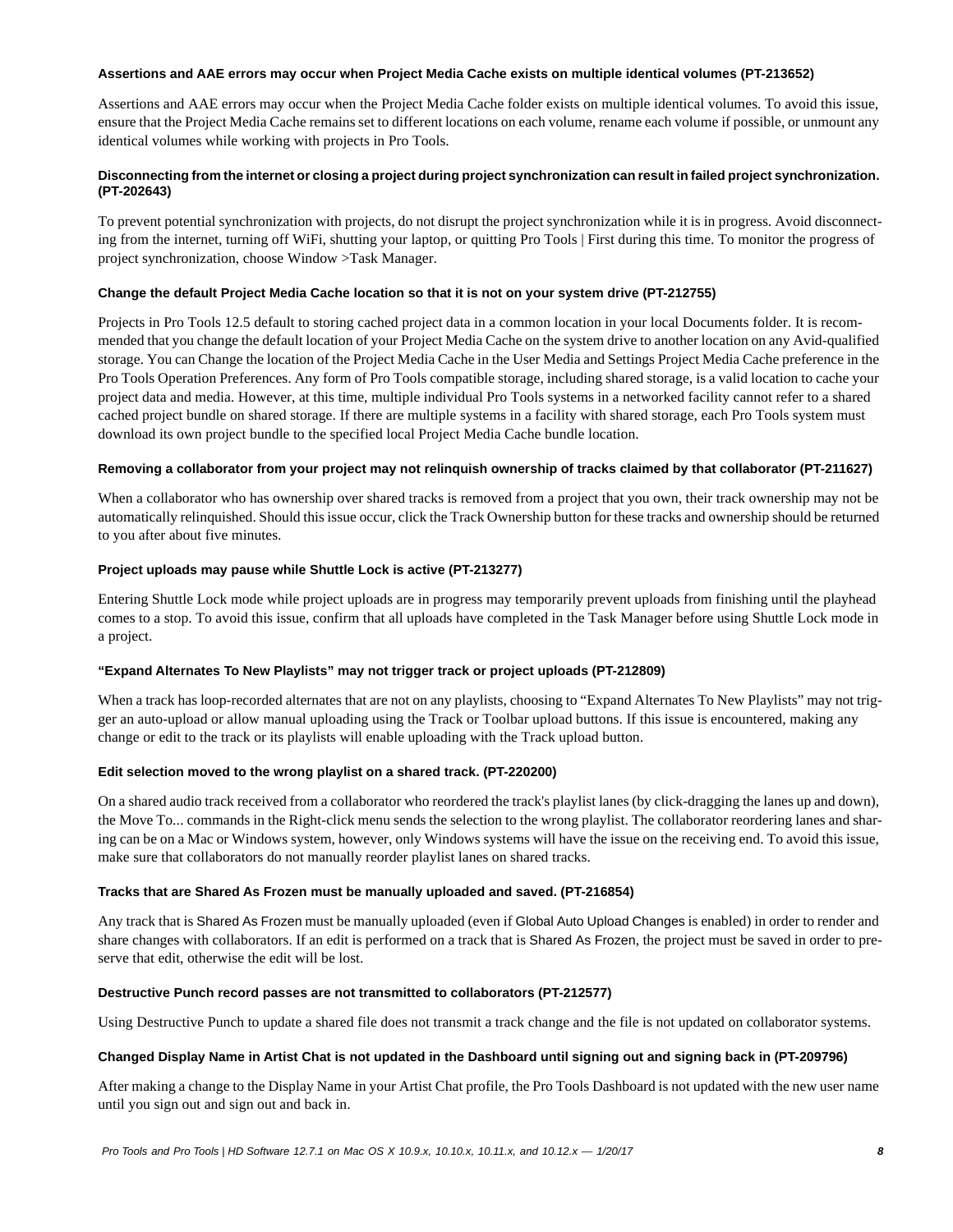#### **Artist Chat messages of 1,800 characters or more may not be received or even sent (PT-211701 and PT-214391)**

Attempting to send an Artist Chat message of 1,800 or more characters can appear to send but may not be received by other users in the chat or they may not be sent at all. The actual maximum limit for Artist Chat messages is 2 kilobytes per message. It is recommended that uncommonly long messages be posted in shorter segments.

#### **Dropped Keystrokes in Artist Chat and Sign On Window (PT-211627)**

In some cases keyboard keystrokes will fail to be transmitted to the Sign On and Artist Chat windows.

#### **Pasting a text string inside of the "< >" characters into Artist Chat results in a blank entry (CLOUD-3285)**

Any text in contained by "<" and ">" is disallowed for security reasons. Please do not use these characters in Artist Chat messages.

#### **When sharing a track with plug-ins such as Melodyne or Space, only the waveform cache inside the plug-in is uploaded and shared, but not the referenced audio file (PT-212607)**

Media assets for Plug-ins (such as Melodyne or Space) that use external media, like a waveform cache or impulse responses, may not always be copied with the shared tracks to the cloud for use by other collaborators.

# I/O Setup

#### **Master Faders assigned to mapped output busses function only on that specific bus, not for the output channel as a whole (PTSW-127517)**

Because a Master Fader works on a bus, not on an output path or output channel, there may be certain configurations in which the level sent to the physical I/O is not reflected on any meters in the Pro Tools application. If the configuration includes output subpaths or has multiple busses assigned to a single output path, the overall signal level from these combined sources (including any clipping indication) will only be displayed on the interface itself. You can avoid using multiple output paths or output busses simultaneously by routing your sources to a single mapped output bus and assign a Master Fader to that.

#### **Session templates retain Bus settings and some preferences, display settings, and window layouts (PTSW-47133)**

Pro Tools session templates retain the bus settings and some of the preferences, display settings, and window layouts from the system on which the template was created. Consequently, creating a new session based on a template restores several session properties from the original system. These properties are retained by Pro Tools until you change them, or another session or template is opened that replaces them. This also means that if a new blank session is created after using a template, the properties from the template will be used for the new session.

The properties retained from templates include default track height, view settings, window size and position, and bus settings. You can update templates by making the desired changes, using the File > Save as Template command (be sure to select the "Install template in system" option), and then selecting the template you want to replace.

### **Opening a session saved to .ptf (Pro Tools 7–9) from Pro Tools 12.x or higher in Pro Tools 8.1 or lower results in incorrectly mapped IO (PTSW-194443)**

For any session saved to .ptf (Pro Tools 7–9) from Pro Tools 12.x or higher requires that IO Settings be manually corrected when opening that session with Pro Tools versions 8.1 and lower. Manually map the correct IO settings in the IO Setup before playing back the session.

# File and Disk Management

#### **Media tagged with names starting with symbols may not be returned during a Workspace search. (PT-223082)**

If an audio file is tagged in Soundbase with a tag that begins with anything but a letter or number, that file may not be returned during a search. To avoid this issue, use only tags that begin with a letter or number.

# **Database SQL Error when entering more than 66 tags in the Tags Search pane. (PT-221907)**

If more than 66 tags are entered in the Tags Search bar in Soundbase, a database SQL error may occur. This error will prevent you from a tag-based search until the number of tags is reduced.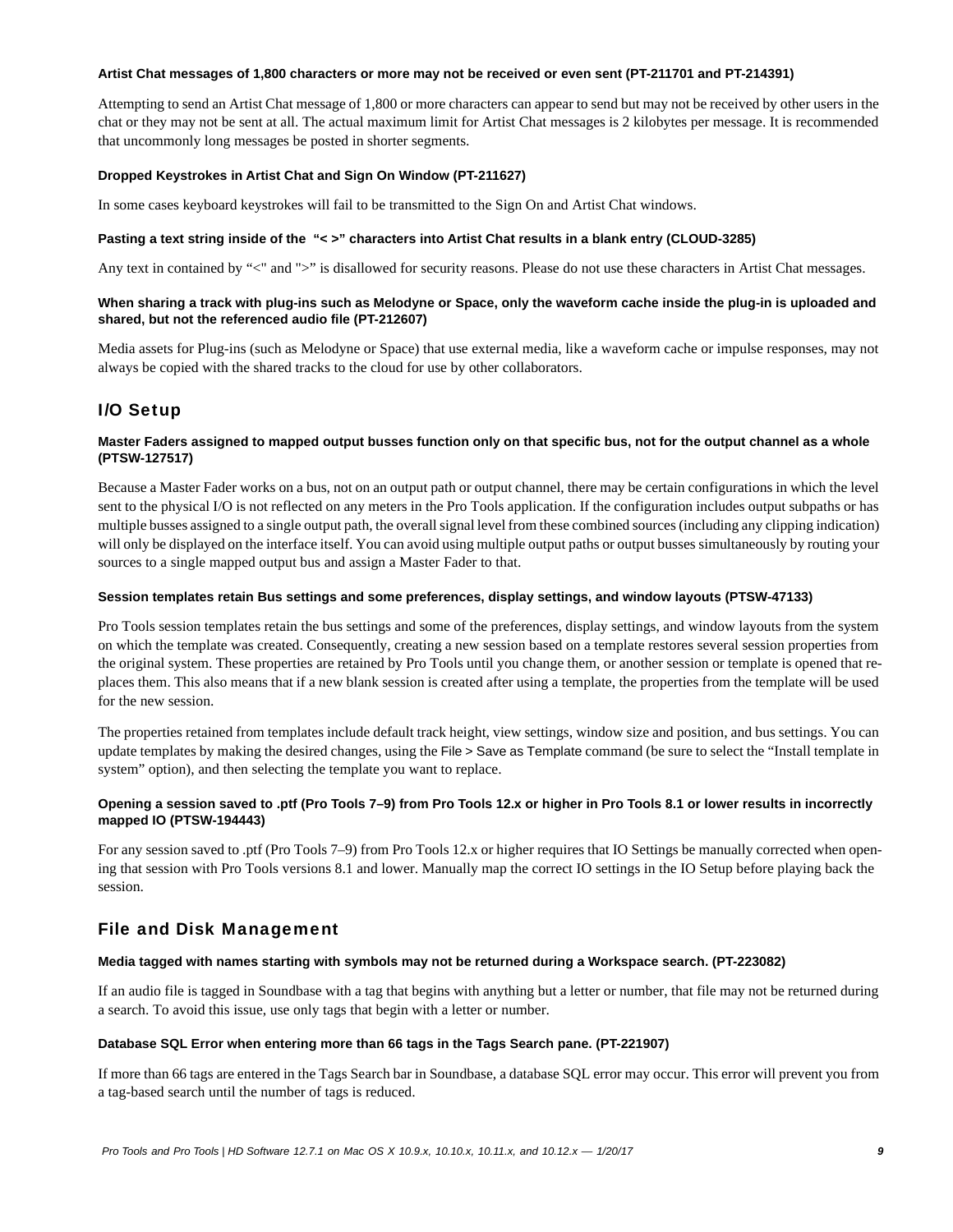#### **After Relinking files the Relink window does not retain its "revealed/open" status (PTSW-178130)**

Although the checkbox remains selected, the reveal status of volumes is not retained if the Relink window is automatically reopened. Be sure to reveal the volumes so that the enabled checkboxes are visible in order to reliably relink to missing files.

### **When relinking audio files, mismatched channel widths are not found (PTSW-189868)**

When relinking audio files, it is possible to link files with different channel widths. This is not a supported workflow and may have unpredictable results. Ensure that the channel width of linked files match the channel widths of clips in the session to avoid this issue.

# Elastic Audio

### **Maintaining phase coherency with Elastic Audio pitch processing (PTSW-20602)**

When there is Elastic Audio Pitch processing enabled on a track, switching from Polyphonic, Rhythmic, or X-Form to Monophonic or Varispeed can disrupt phase coherency. To preserve phase coherency in this case, be sure to clear all Elastic Audio Pitch processing from the track before switching to the Monophonic or Varispeed algorithm.

#### **Drift in an audio file may occur when using Elastic Audio and the Monophonic or X-Form algorithms (PTSW-33768)**

Drift in an audio clip may occur when using elastic audio depending on how much the clips is expanded or compressed when using the Monophonic or X-Form algorithms. If you are using elastic audio with material that contains transient information in it that you would like to keep from drifting, you should use the Polyphonic or Rhythmic algorithms.

#### **Default Input Gain preference is only for Elastic Audio imported at session tempo (PTSW-34096)**

The Default Input Gain preference in the Elastic Audio section of the Processing Preferences page is for Elastic Audio Imported at Session Tempo only. This preference option will not function unless Preview in Context is enabled in Workspace, and/or "Drag and Drop from Desktop Conforms To Session Tempo" is enabled in the Processing Preferences page.

#### **Displayed Timebase is incorrect after importing Elastic Audio tracks (PTSW-46897)**

The incorrect timebase is displayed after importing Elastic Audio tracks to existing tracks with opposite timebase. You will need to manually select the correct timebase for the affected tracks.

# **Elastic Audio clips on Playlist lanes are not rendered (PTSW-47311)**

In Playlists View, any Elastic Audio clips on Playlist lanes are not rendered (waveform is "off-line") when changing the track's Elastic Audio processing from Real-Time to Rendered. Using the object grabber to select any off-line clips, promoting them to the main playlist or copying and pasting the clips in place will render using the selected Elastic Audio algorithm.

# **Clip Groups containing Elastic Audio are not recognized as Elastic if the Clip Group itself has not had any Elastic functions applied (PTSW-34335)**

If a clip group contains Elastic Audio inside it, but no Elastic Audio operations have been performed on the outermost level of the clip group itself, then the clip group will not register as Elastic Audio. When used to create a new track, the track will not automatically be Elastic Audio–enabled, and the elastic audio inside the clip group will be rendered using the default Elastic Audio plug-in for the session. As a workaround, add a warp marker to the clip group to force it to register as an elastic clip. Or, create an Elastic Audio–enabled track first, then add the clip group to it.

#### **Cannot import Elastic Audio tracks with the Consolidate From Source Media option (PTSW-33894)**

Use Copy from Source Media to import Elastic Audio tracks.

#### **Timing inaccuracy in audio files converted from CAF and MP3 with Preview In Context enabled (PTSW-46707)**

Audio files converted from CAF and MP3 with Preview In Context enabled can cause timing inaccuracies (gaps in the audio and innerclip asynchronous transients issues). This is inherent with compressed file formats.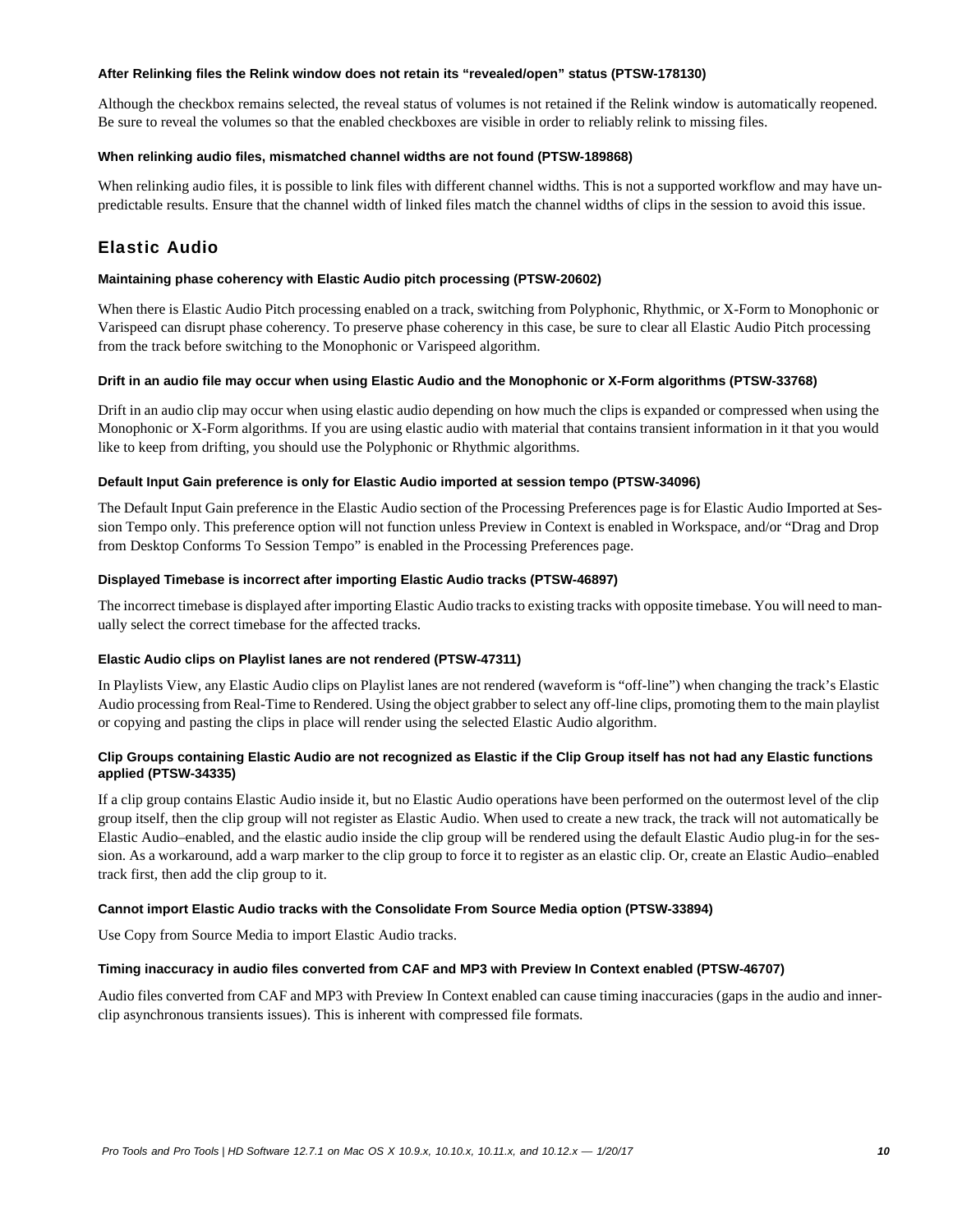# Track Commit and Track Freeze

# **Frozen Tracks are opened in a partially frozen state in certain versions of Pro Tools 12 (PT-208260)**

Opening sessions created in Pro Tools 12.4 that have frozen tracks in Pro Tools 12.0 to 12.2.1 will result in graphical issues for "frozen" clips (such as waveforms overlaying clip boundaries, missing clip boundaries, or clip boundaries that move without waveforms), tracks and inserts (inserts can be in an inactive/frozen state and cannot be activated). In versions of Pro Tools 11.3.2 and earlier, or Pro Tools 12.3, these problems do not occur and the track is opened in it's unfrozen state.

#### **Relinking to missing rendered "frozen" Auxiliary Input tracks does not yield any results when reopening a session (PT-210026)**

If there is missing rendered audio from frozen Auxiliary Input tracks, they cannot be relinked after first time of reopening a session. Task Manager will report: "Some Files to relink Not Found." To correct this issue, close and reopen the session, and try to relink to the missing files again.

# **`Frozen tracks are not translated by AAF and Interplay unless committed (PT-210128)**

Only the unprocessed source audio on frozen tracks is translated by AAF and Interplay To ensure that the desired track audio processing is translated accurately for AAF sequences (and Avid Interplay), commit those tracks rather than freeze them.

# **Committing clips on Instrument tracks by dragging them to audio tracks with the Downmixer plug-in may render an incomplete clip. (PT-207317)**

Committing MIDI clips on Instrument tracks by dragging them to audio tracks with Downmixer may render an incomplete clip. Using the Grabber tool on these incomplete clips may not function over the incomplete areas of the clip. To avoid this issue, Commit Instrument track clips to new Audio tracks before inserting the Downmixer plug-in.

**When committing from two or more Instrument tracks in a session with tempo changes by dragging and dropping to audio tracks, and where the Instrument tracks include a mix of sample-based and tick-based tracks, the tick-based committed clip is trimmed to match the source MIDI original duration even though the audio committed from tick-based MIDI follows the tempo changes. (PT-208300)**

To avoid this issue, use the Trim tool to reveal the rest of the committed audio or commit sample-based MIDI clips and tick-based clips separately.

# MIDI

# **When recording MIDI, Wait for Note does not respond to MIDI input from ReWire (PTSW-30511 and PTSW-34550)**

When performing a MIDI record, Wait for Note will not respond to any MIDI received from ReWire. If you are recording MIDI generated from a ReWire application, you will have to start the transport manually or use a countoff instead of Wait for Note.

#### **When using Import Session Data on a MIDI track with Real-Time Properties enabled and set to using Diatonic transposition, transposition is based on the first key signature in the session only (PTSW-49297)**

When importing session data from a session that includes multiple key signatures and a MIDI or Instrument track with the "Transpose in Key" Real-Time property enabled, the transposition will be based only on the first key in the session. This can be corrected by toggling the Real-Time Properties off and on; then the diatonic transposition will be correct for each key.

# Plug-Ins

**For known issues about specific plug-ins, see the Audio Plug-Ins Read Me.** 

#### **When opening legacy sessions, the 4-band EQ III plug-in is converted to the 7-band EQ III plug-in**

The AAX EQ III plug-in does not have a 4-band option. Pro Tools will automatically convert 4-band EQ III instances into 7-band instances if you are using only AAX plug-ins.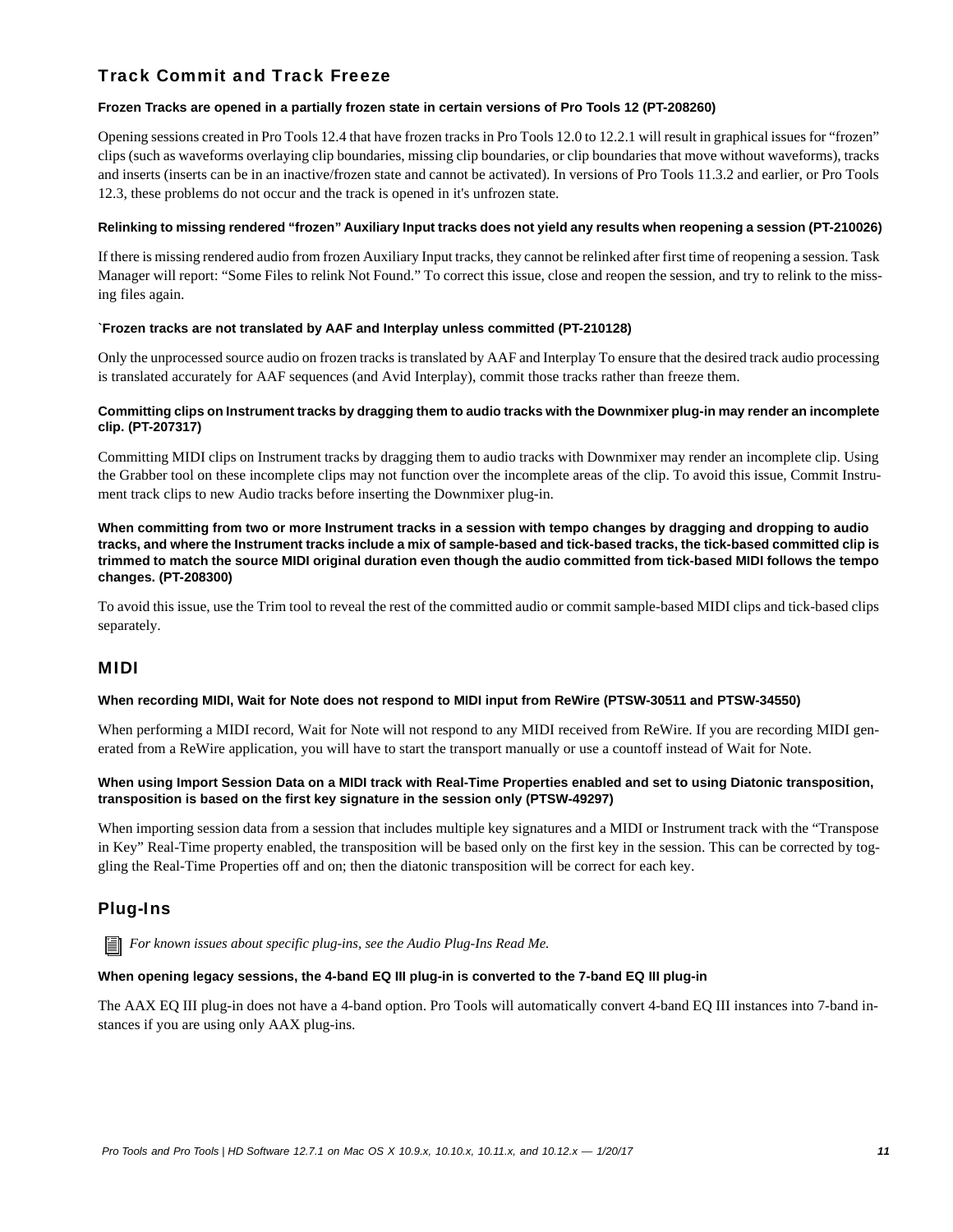#### **When replacing one plug-in with another, the new plug-in inherits previously auto-enabled parameters. (PT-202826)**

With the Plug-in Controls Default to Auto-Enabled preference enabled, all available automation parameters become unexpectedly re-enabled (merged) after replacing one instance of the plug-in with another. Disable this preference before replacing one plug-in with another to avoid this issue.

### **On Mac OS X 10.10.x, Avid Core Audio Plug-in causes audio disruption with Native Instrument plug-ins (PT-201944)**

You cannot launch Native Instruments plug-ins if the Avid Core Audio plug-in is installed. To avoid this issue, remove the Avid Core Audio plug-in from the Audio/Hal folder.

### **Custom location for Avid Virtual Instrument content is not remembered (PTSW-187501)**

When installing AIR Creative Collection, if you choose a custom location for the content, that location is not remembered, resulting in error messages when you try to use a virtual instrument plug-in (Boom, Mini Grand, or Xpand) that references a ".big" content file. The location is not remembered after quitting and relaunching Pro Tools.

To avoid this error, move or reinstall the AIR Creative Collection content to the default location.

#### **Some plug-ins require exclusive use of a DSP chip on HDX hardware-accelerated systems (PTSW-154614)**

Certain plug-ins, such as ReVibe and Reverb One, use direct memory access (DMA) on HDX cards. DMA plug-ins cannot share HDX DSP chips with other plug-ins. Additionally, even though DMA plug-ins of the same type can share a single HDX DSP chip (for example, multiple ReVibe plug-ins can use the same HDX DSP chip), they must be of the same channel width (DMA plug-ins of the same type cannot share the same HDX DSP chip if they have different channel widths).

#### **Pro Tools stops working when opening a session with Structure Free (PTSW-131965)**

When opening a Pro Tools session that uses Structure Free, Pro Tools may hang temporarily if Structure Free is looking for files in a directory where the files are not present.

#### **AudioSuite and Clip Groups (PTSW-57457)**

AudioSuite plug-ins handle Clip Groups in the Clip List slightly differently than audio files. With audio files, an AudioSuite process can be applied to all copies of a unique audio file which appear in your session by selecting your target as Clip List in the AudioSuite plugin window and selecting Use in Playlist. However, if your target is set to Clip List in the AudioSuite plug-in window while you have a Clip Group selected, Pro Tools does not recognize the Clip Group as processable audio and will present a No Audio was Selected error. This is because a Clip Group is not treated as audio until it is actually used in a track.

# **To apply an AudioSuite process to all copies of a Clip Group in a session at once, do the following:**

- **1** Select the Clip Group to be processed.
- **2** From the Clip List menu, select Ungroup All. All elements of the group will remain selected.
- **3** Perform AudioSuite processing.
- **4** From the Clip List menu, select Regroup.
- **5** When prompted, select Modify to apply the AudioSuite Process to all copies of the Clip Group in the session, or Copy to apply it only to the selected Clip Group.

#### **Rapidly showing and hiding the clip effects display during playback may cause temporary graphics artifacts. (PT-214987)**

Rapidly showing and hiding the Clip Effects display during playback may cause areas of the Edit Window to appear partially missing or in an otherwise incomplete state. Should this issue occur, stopping playback and then hiding or showing the Clip Effects display will return all on-screen elements to their expected locations.

#### **Clip effects may be rendered when rendering clip gain. (PT-218043)**

When rendering clip gain for a clip, any active clip effects may also be rendered. To avoid unintentionally rendering clip effects, bypass clip effects for the clip before rendering clip gain.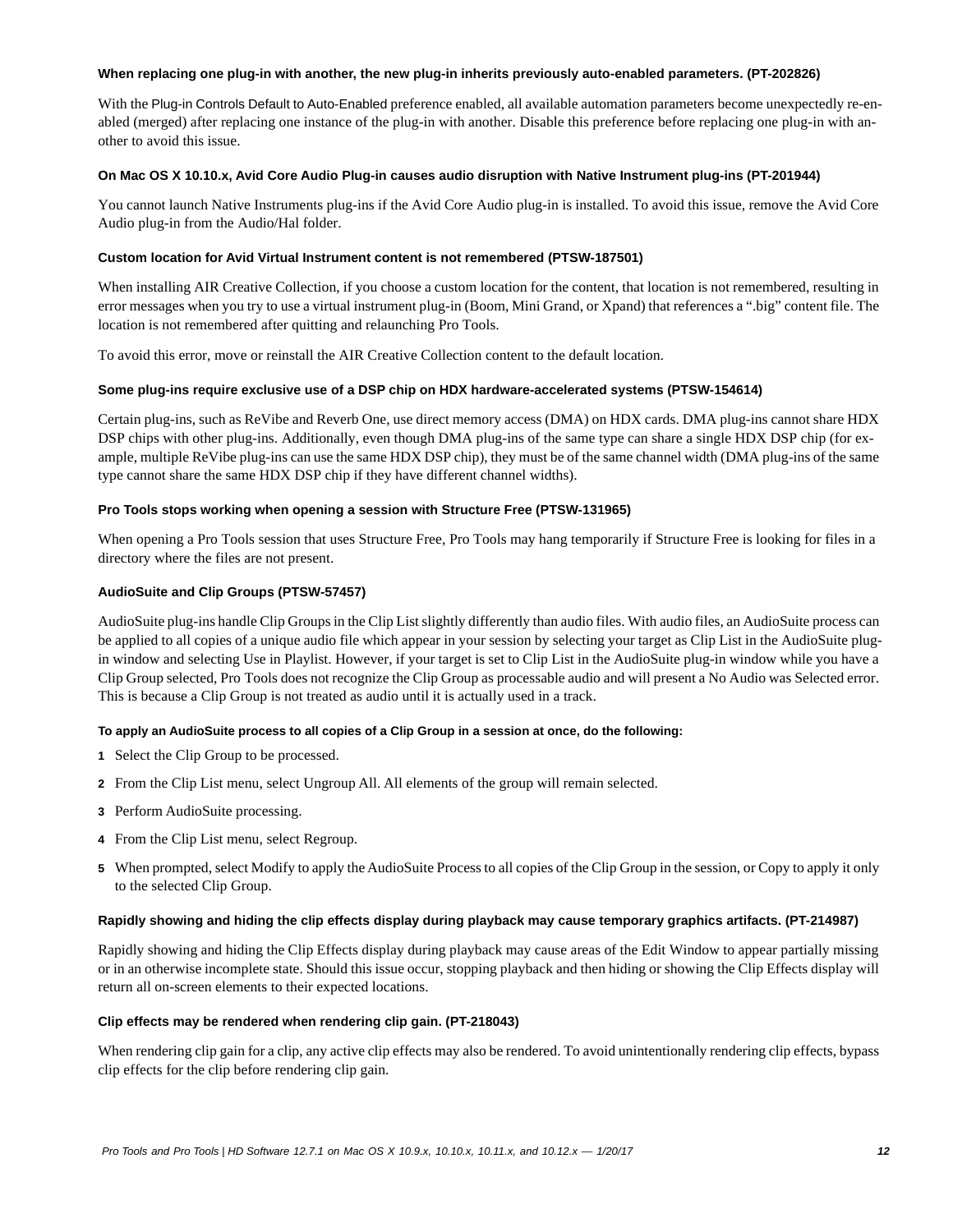# HDX Systems

### **Pro Tools does not play back when an invalid Word Clock or AES/EBU sync source is selected on SYNC HD (PTSW-156651)**

When attempting to initiate playback, playback will fail if a SYNC HD is connected to an HDX card and an Avid audio interface with no connections to either the word clock or AES/EBU ports. Ensure that the clock is set to a working clock source to resolve this issue.

### **In Avid DigiTest, the reported slot number may not correspond to the physical slot number in the computer (PTSW-155373)**

In Avid DigiTest, the slot number reported for HDX cards starts from 0 on up. For example, "Slot 1" does not necessarily correlate to the first physical slot in the machine. If you have an HDX card that is having problems, match the Serial Number ID on the back of the card with the Serial Number ID displayed on the Slot Info page in Avid DigiTest.

### **Pro Tools does not use HDX hardware if a Core Audio application is using HDX hardware (PTSW-155010)**

When launching Pro Tools HD on an HDX hardware accelerated system, Pro Tools will use the Pro Tools Aggregate I/O as the Playback Engine if a Core Audio application has already engaged the HDX hardware. Be sure to quit all Core Audio applications before launching Pro Tools HD to ensure that Pro Tools HD can use HDX hardware.

# **Assertions occur when opening a Pro Tools 12 session that uses the Native format of HEAT in Pro Tools 11.x and assigning track outputs. (PT-204124)**

A session saved from Pro Tools HD 12 on a Native system with HEAT enabled might not display DSP usage for HEAT when opened on Pro Tools 11.x on an HDX system. To avoid these assertions and see DSP usage for HEAT on the HDX system, turn HEAT off and then back on.

# HD Native PCIe Systems

#### **Audible pops and clicks occur when changing buffer sizes (PTSW-125715)**

Pops and clicks may occur when changing the Hardware Buffer Size (H/W Buffer Size) in the Playback Engine dialog while monitoring live audio through HD Native hardware. Avid recommends not changing the Hardware Buffer Size while monitoring live audio to avoid this problem. If you must change the Hardware Buffer Size while monitoring live audio, be sure to lower the monitoring volume to avoid any possible damage to your speakers.

# **There is no visual indication of bypassed plug-ins when Low Latency Monitoring is enabled with HD Native PCI. (PT-202108)**

When using Low Latency Monitoring on a system with HD Native PCI, there may be no visual indication for bypassed plug-ins. Despite this, enabling the Low Latency Monitoring option will in fact bypass all plug-ins in the session.

# HD Native Thunderbolt Systems

# **HD Native Thunderbolt headphone output stops working when low latency monitoring is enabled (PTSW-169936)**

The headphone output on the HD Native Thunderbolt does not function when low latency monitoring is enabled. In this case, use alternative monitoring source (such as an Avid HD OMNI).

# **HD Native Thunderbolt prevents the computer from waking after sleep (–9171 error) (PTSW-169172)**

Pro Tools HD and HD Native Thunderbolt do not support the sleep function of Mac OS X. If encountered, disconnect HD Native Thunderbolt to wake the computer. Disable all sleep functions in System Preferences (except display) and shut down the computer. Reconnect HD Native Thunderbolt and start the computer.

#### **HD Native Thunderbolt reports a clock error at higher sample rates (PTSW-168819)**

With some computers, you may encounter an audio clock error when recording at higher sample rates (such as 96 kHz) and with lower HW Buffer Size settings (such as 128 samples or less). In general, higher HW Buffer Size settings are recommended at higher sample rates. For example, at 96 kHz, a HW Buffer Size setting of 256 samples or higher is recommended.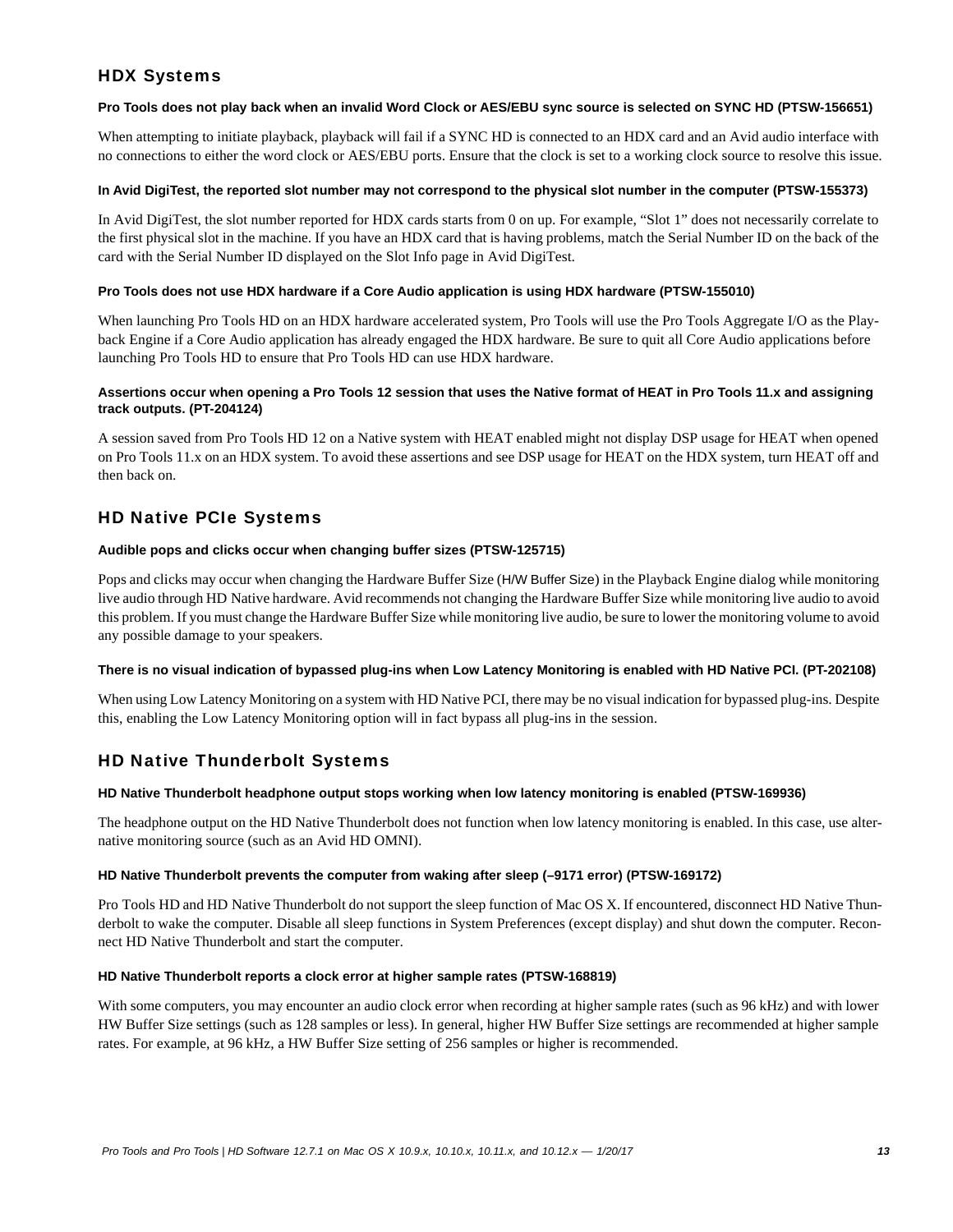### **HD Native Thunderbolt is only supported as the first or second thunderbolt device in a thunderbolt chain at sample rates up to 96 kHz, and it must be the only Thunderbolt device in a chain at any sample rate above 96 kHz (PTSW-168229)**

HD Native Thunderbolt is only supported as the first or second Thunderbolt device in a Thunderbolt chain at sample rates up to 96 kHz, and must be the only thunderbolt device in a chain at any sample rate above 96 kHz. Visit the compatibility pages on the Avid website for more information (*www.avid.com/compato)*.

#### **Pro Tools quits unexpectedly when selecting HD Native Thunderbolt in the Playback Engine (PTSW-167511)**

After disconnecting and reconnecting HD Native Thunderbolt from your computer, Pro Tools quits unexpectedly when selecting HD Native Thunderbolt in the Playback Engine. After disconnecting and reconnecting HD Native Thunderbolt, restart your computer to avoid this problem.

#### **Using the HD Native Thunderbolt headphone output with surround monitoring (HDM-13)**

Headphone monitoring with HD Native Thunderbolt is set to mirror Pro Tools output channels 1 and 2 on the first audio interface. To use HD Native Thunderbolt headphone monitoring with sessions that use surround formats (such as 5.1), change the surround monitoring path in I/O Setup so that the Left channel is mapped to Output channel 1 and the Right channel is mapped to Output channel 2.

# Control Surfaces

# **Trim Scrub and Trim Shuttle don't work on clips with fades (PTSW-46911)**

If a clip has fades, Trim Scrub and Trim Shuttle don't work when trying to trim using a control surface. To work around this problem, remove any fades on the clip, then execute the Trim Scrub or Trim Shuttle, and then restore the fades.

#### **Used HW output path indication (101095)**

In Assign Matrix mode on your control surface, Insert mode used for the hardware output path will not have amber background indicating that it's already assigned after switching to a different insert on the same track.

#### **Color indication on plug-in controls in Learn mode (PTSW-18480)**

When a plug-in is in Learn mode and the track with this plug-in is not focused on the main ICON unit, all automation LEDs in the plug-in window will be red if the track is in one of auto write modes. This conflicts with red color indication on the plug-in control, which is armed for mapping. The workaround is to set the track with plug-ins to Read automation mode.

#### **SignalTools meter ballistics on control surfaces (PTSW-52799)**

SignalTools RMS, VU, BBC, Nordic and DIN meters will display inaccurate decay times when viewed on a control surface. Unaffected types are Peak, VENUE, and Peak + RMS, which only reports the Peak meter to the control surface. The attack times of the affected meters are not affected, only the decay times. All meter types display accurately in the plug-in window.

# **Channel Strip plug-in Expander/Gate meters appear in the Compressor/Limiter meter Instead of in the Expander/Gate meter in D-Control Dynamics section (Main Unit) (PTSW-150897)**

The Avid Channel Strip plug-in uses shared meters for Expander/Gate and Compressor/Limiter processing. Because of this, both Expander/Gate and Compressor/Limiter metering appear only in the Compressor/Limiter meter in D-Control Dynamics Section (Main Unit).

#### **Pro Tools transport must be stopped when recalibrating ICON faders (78074)**

The transport in Pro Tools must be stopped when recalibrating faders on D-Command and D-Control. If one or more faders need calibration do the following: Stop playback, enter Utility mode, press TEST, press FADER, and press RECAL. After recalibrating faders. exit Utility mode.

# **Adjusting Clip Gain with the Jog Wheel on a EUCON control surface can result in Pro Tools quitting unexpectedly (PTSW-155028)**

Adjusting Clip Gain using the Jog Wheel on a EUCON control surface during playback can result in Pro Tools quitting unexpectedly. You can avoid this issue by using the mouse or key commands to adjust clip gain instead.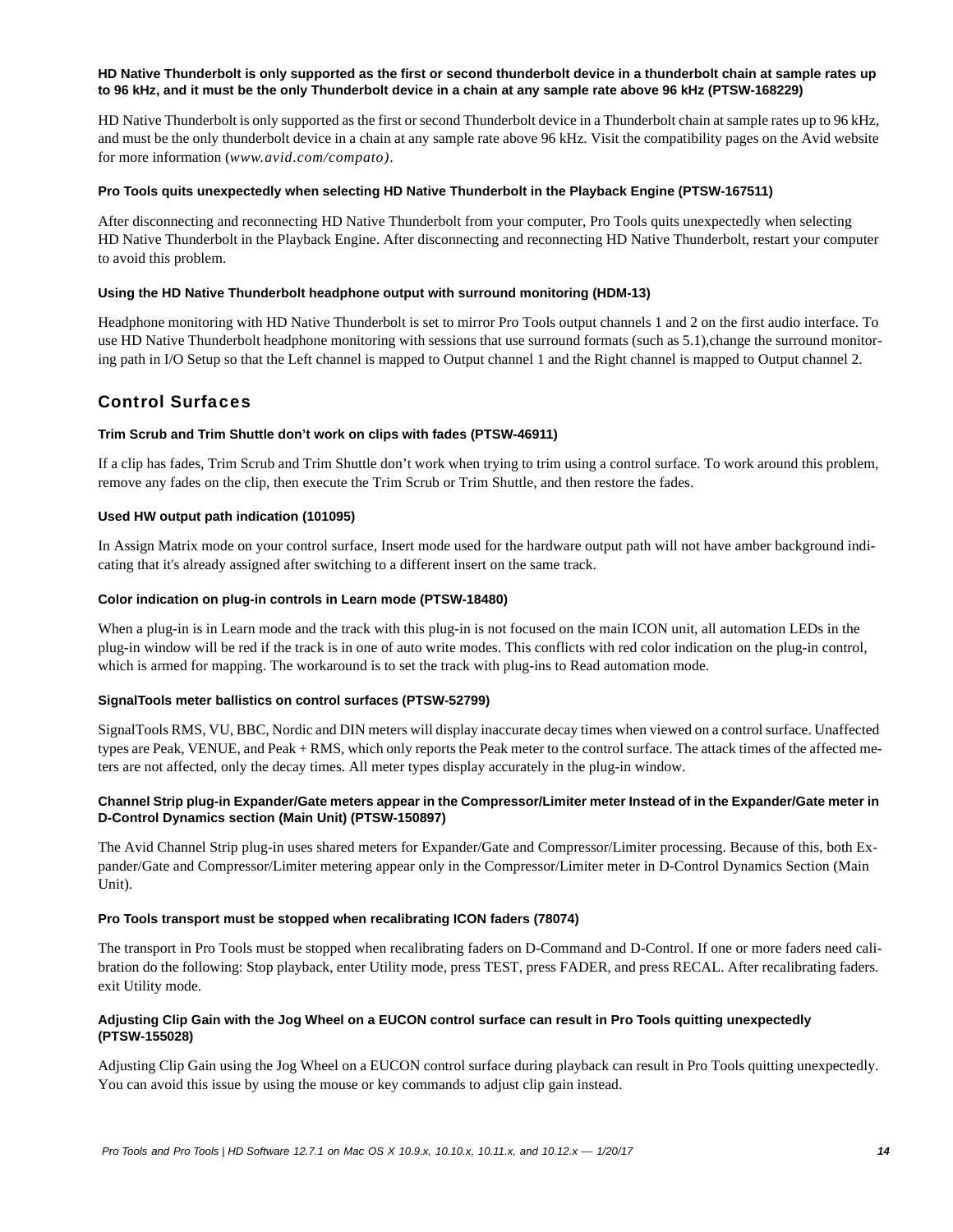# Video

# **Video Engine may fail to initialize for non-administrator accounts (UME-1246)**

For non-administrator OS X users, the Video Engine may not initialize if it has never been initialized under an admin account first. To avoid this issue, launch Pro Tools as an admin and initialize the Video Engine in a session before doing so as a non-admin user.

# **Playback of QuickTime video in Pro Tools may stutter or drop frames**

When monitoring QuickTime playback in the Pro Tools Video Window on the computer screen, the video image may stutter or drop frames. To improve results with QuickTime playback, try any of the following:

- Disable Continuous Scrolling.
- Close unnecessary UI windows.
- Try using the DNxHD codec.
- A second Pro Tools or Media Composer Video Satellite option offers guaranteed performance for Avid video playback with a primary HDX or HD Native system.

# **QuickTime files that contain multiple CODECs may not import (UME-835)**

If the Pro Tools tells you that a file cannot be imported because it may be unsupported, check to see if the file contains more than one CODEC. This can be done by opening the file in QuickTime player and examining the file properties. QuickTime files that contain more than one CODEC are not officially supported for import into Pro Tools.

# **Playback of PhotoJPEG-encoded video experiences dropped frames or stuttering (PTSW-183056)**

PhotoJPEG is not a preferred CODEC for video playback in Pro Tools. It you experience performance issues with this CODEC, please transcode to a preferred Avid CODEC, such as DNxHD or DV25. This can be done by bouncing the file to QuickTime from within Pro Tools and choosing the "Advanced Settings" in the bounce window.

# **Video pull factor may become invalid when video hardware is enabled (PTSW-180554)**

If a software video pull factor of 0.1% is set while video hardware is disabled, enabling the video hardware may create an illegal pull setting. Video hardware only supports 0.1% pull ups at 24pPAL rates, and 0.1% pull downs at 25pPAL rates. If the pull rate is set to 0.1% at any other rate while video hardware is enabled, manually select an available option from the pull menu, which may be "none."

# **Video may not stay in sync when video hardware is attached and Pro Tools is locked to an external clock (PTSW-178722)**

If both Pro Tools and an attached video peripheral are each resolved to an external clock, but the clock is not derived from the same source, video will not stay in sync. An example of this would be if the video peripheral is locked to black burst, and the audio peripheral is locked to an audio clock not derived from the same video black burst, such as SPDIF. In this scenario, setting the video peripheral to lock to its own internal clock will allow Pro Tools to compensate for video drift over time.

# **Unsupported QuickTime video formats (PTSW-52140, PTSW-52155, PTSW-52156, PTSW-53625, 72961)**

Several video formats supported in QuickTime are not supported in Pro Tools. These include .DivX, .flc, .m4v and .3gp format movies. Attempting to import these will generate errors or will fail to import.

# **QuickTime files that contain multiple CODECs may not import (UME-835)**

If the Pro Tools tells you that a file cannot be imported because it may be unsupported, check to see if the file contains more than one CODEC. This can be done by opening the file in QuickTime player and examining the file properties. QuickTime files that contain more than one CODEC are not officially supported for import into Pro Tools.

# **"Error reading video in the QuickTime files" when importing some MPEG 1 and 2 video files in Pro Tools (PTSW-178017)**

Some MPEG1 and MPEG2 files cannot be opened by Avid applications, including Pro Tools. Transcode these files to one of our primary CODEC such as DNxHD or AppleProRes for use in Pro Tools to avoid this issue.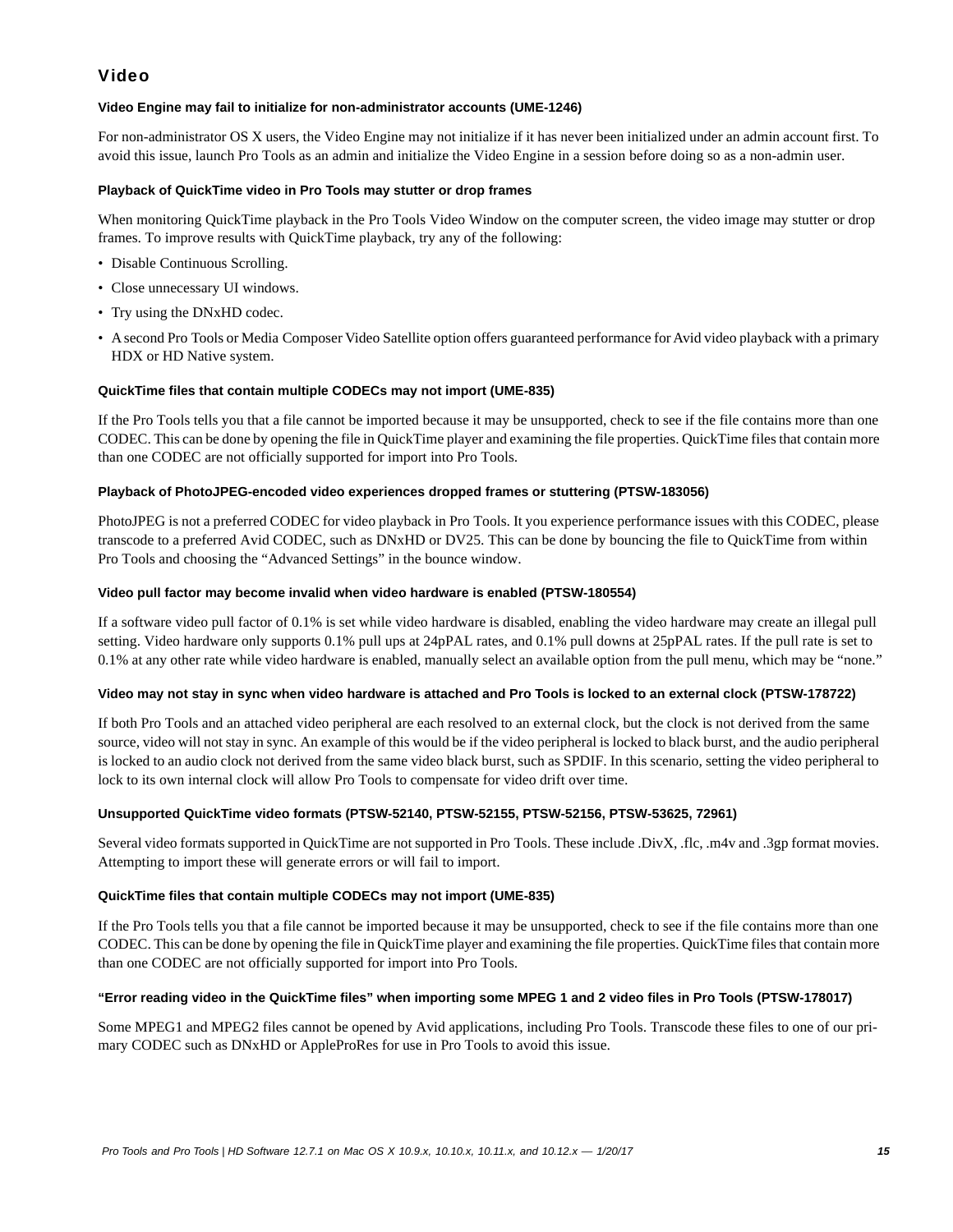#### **3G2 file extension is not supported for video import (PTSW-178015)**

Pro Tools 11 and higher provides support for the .3GP file type extension for video import. These are video files often created on mobile phones. The second generation of this format uses the file extension of .3G2. Files with the .3G2 file extension will be filtered out as unavailable for video import. These .3G2 files may be available for import if their file extension manually changed to .3GP. If the files remain unavailable for import after changing their extension, they will need to be converted to an explicitly supported format such as DNxHD or AppleProRes for use in Pro Tools.

# **Video I/O Settings Pane appears inactive after editing video track during play (PTSW-183106)**

If you edit video during playback, the I/O Setting pane for the Video track appears inactive during playback, preventing you from opening the track's Output Setting tab. To access I/O settings for the track, stop playback.

# Third-Party Video Peripherals

The following issues may occur with third-party video hardware. Please contact your hardware vendor for support.

 In some cases, video will not stay in sync over time if the video peripheral is not, or cannot, lock to video reference. If you experience this, a workaround is to set the Pro Tools clock to internal. This will cause the video peripheral to slew overtime and stay in sync with Pro Tools. (THPV-2)

 When Pro Tools is running with a Blackmagic DeckLink II Extreme or Intensity video capture and playback PCI-e card installed, launching Blackmagic Design's Deck Capture utility, Final Cut Studio, or any other application which supports Black Magic hardware for video output, can result in system instability. To avoid any potential system instability only use one Blackmagic DeckLink–aware application at a time. (PTSW-19486)

 With some peripherals video playback will be one frame out of sync with Pro Tools audio. To compensate for this, choose Setup > Video Sync Offset and enter a 1 frame offset. (THPV-9)

 With some video peripherals, the video output will be scrambled when video is not loaded in Pro Tools, or when the video peripheral is disabled. (THPV-32)

# Video Satellite

# **23.976 or 24 fps Sequence Start Time Ending In Digits Other than ":00" Causes Time Code Offset**

Media Composer uses NTSC or PAL time code when setting the sequence start time regardless of the format selected by the user for display. When you are working on a video satellite project at 23.976 or 24 fps, a Media Composer sequence with a start time that ends in a value other than :*00* causes an offset between Pro Tools and Media Composer at the session start. For example, the start time 45:02:10:15 (ending in *:15*) would cause an offset, but the start time 45:02:10:00 (ending in :*00*) would not.

As a workaround, always set your Media Composer sequence start time to a time code value ending in *00*.

# **Cueing from Media Composer in a 720p Project Causes 1-Frame Offset (Item # 98460)**

In 720p projects, Media Composer counts at 50 or 60 (59.94) progressive fps—depending on the project type—while Pro Tools counts at 25 or 29.97 frames per second. When you cue a sequence from the video satellite in a 720p project, the Pro Tools edit cursor can be offset by as much as one frame.

As a workaround, cue and play back from Pro Tools when working with a 720p project in a video satellite system. This ensures that the two applications are always in sync. It is not possible to cue to odd 50 or 60 frame boundaries (for example, frame 47) from Pro Tools.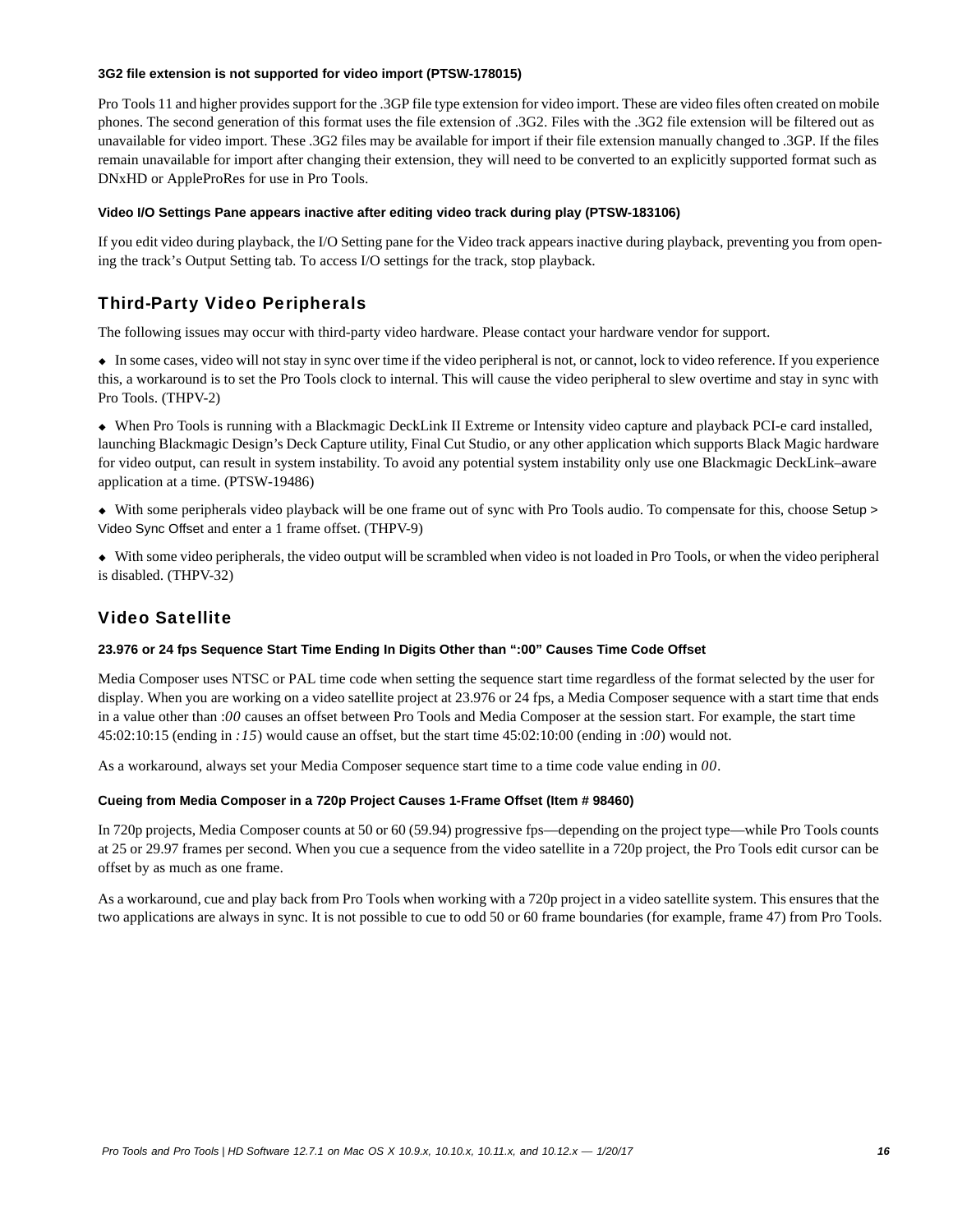# **Audio and video may drift out of sync In Satellite Mode in certain conditions (Items # UDevC00090064, UDevC00090078, UDevC00088666, UDevC00089437, UDevC00087542)**

When operating in Satellite mode, audio and video output from Media Composer may drift out of sync by as much as one frame in any of the following conditions:

- When viewing video full screen in 1394 mode. This is due to the difference between the monitor's refresh rate and the video reference rate.
- When the Edit Play Rate of the video differs from the frame rate of the video reference signal. (For example, this occurs with a 24p NTSC project with 23.976 Edit Play Rate and NTSC reference signal.)
- When looping a selection that is not aligned to video frame boundaries in Pro Tools. As a workaround, make your selection in Pro Tools using Grid mode with the Grid value set to 1-frame increments—especially when it is necessary to loop several times without stopping.

#### **When scrubbing with a Video Satellite, video may be offset by several frames (UME-870)**

Audio/video sync is not frame accurate when scrubbing a Video Satellite. An offset of several frames may be seen between the Media Composer system and the Pro Tools system. To monitor frame accurate video when scrubbing, use the Pro Tools Video window. When done scrubbing, you can continue to monitor frame accurate video on the Video Satellite.

# General Localization

# **AAF/OMF sequences with non-English characters import with garbled clip names or won't relink (PTSW-33569, PTSW-99570, PTSW-33826)**

If an AAF/OMF sequence containing files or clip names with non-English characters is exported from a Mac-based Pro Tools 7.3.1 system (or lower), it may not import correctly into Avid Media Composer, or Pro Tools 7.4 and higher systems on Windows or Mac. Conversely, AAF/OMF sequences with non-English characters exported from any Pro Tools 7.4 or higher system (or higher) may not import correctly into a Mac-based Pro Tools 7.3.1 (or lower) system. To relink the files, select "Manually Find and Relink," then deselect all options except "Find by file ID." Clip names may appear garbled.

# Known Issues with CoreAudio Hardware Drivers

# **Limitations of the Avid CoreAudio Driver**

When using Pro Tools HD software with HDX or HD Native hardware, Pro Tools HD software requires exclusive access to the hardware. Consequently, you cannot use CoreAudio applications and Pro Tools HD software at the same time on these systems. The Avid CoreAudio Driver and the operating system handle transitioning between applications automatically, so there is no need to quit all CoreAudio applications before launching Pro Tools HD as with previous versions of this driver.

The Avid CoreAudio Driver cannot be used to preview sound files from the Mac Finder while Pro Tools is running. When a sound file is located in the Mac OS X navigation window, a QuickTime transport bar is displayed next to it. The QuickTime transport bar lets you audition the sound file. With USB audio interfaces, you can preview sound files from the Mac Finder as long as Pro Tools is not running. Regardless, with FireWire and Avid HD audio interfaces, the sound will always play back though the Mac built-in audio controller (through the Mac speaker or headphone jack). However, if you double-click a sound file, the QuickTime application launches and it can use the Avid CoreAudio Driver for playback.

The Avid CoreAudio Driver cannot be used for playback of Mac System Sounds.

# **Pops when changing sample rates (PTSW-58770)**

With the CoreAudio Manager, your Pro Tools hardware may produce a "pop" or "click" sound if Pro Tools was last used at a sample rate different from the one the new CoreAudio client is set to use.

# **Audio streaming problems when using very low H/W Buffer Sizes with 3rd party Core Audio applications (such as Logic) (PTSW-154719)**

You may experience audio streaming problems when using Avid hardware with 3rd party applications such as Cubase or Logic and playing back at the lowest buffer size. The lowest supported buffer sizes when using Avid hardware are 64 at 44.1 and 48 kHz sessions, and 128 at 88.1 and 96 kHz.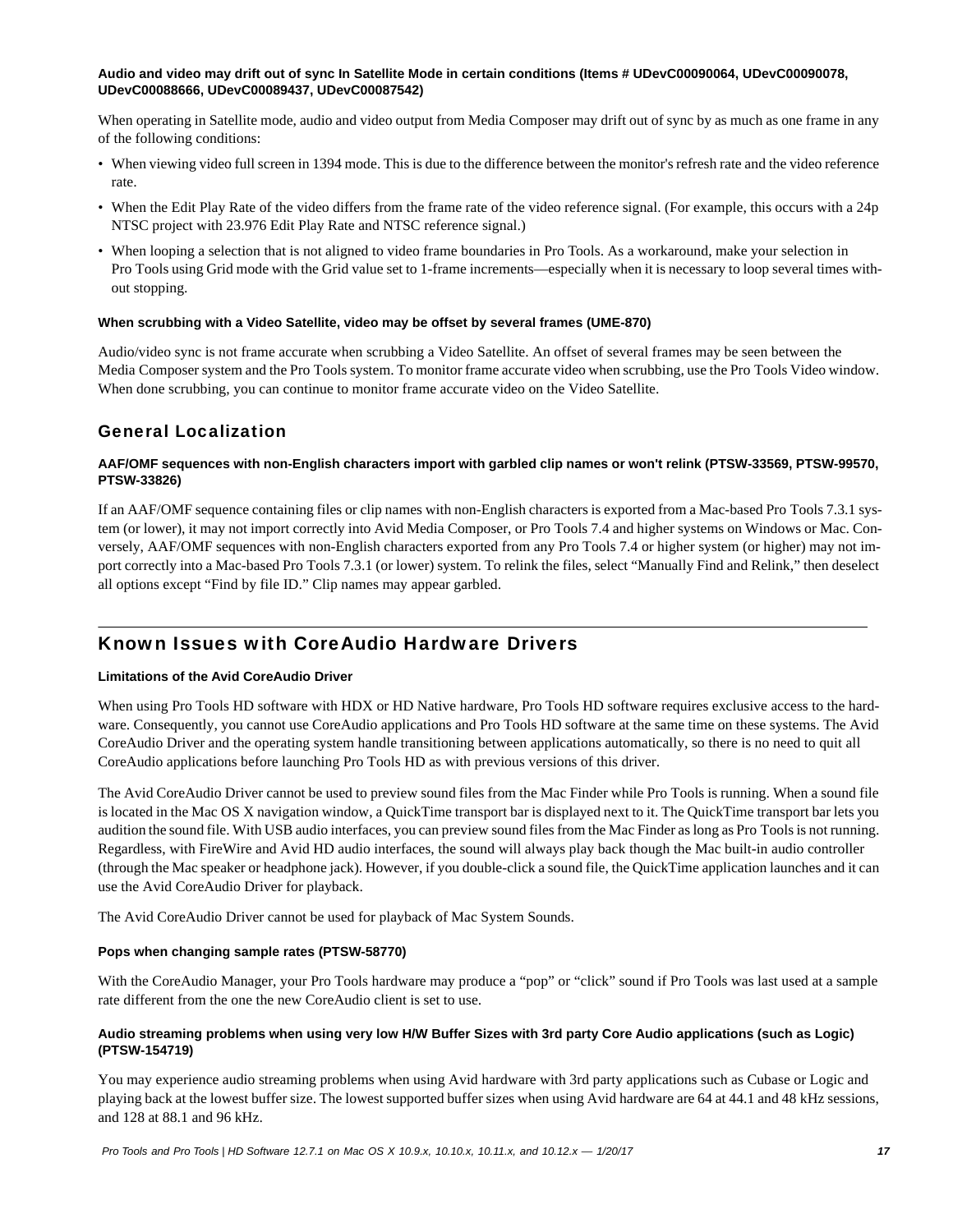#### **Buffer sizes incompatible with Pro Tools hardware (39542)**

In Cubase, Traktor, Live, and certain other applications, you can select Buffer Sizes that may be incompatible with your Pro Tools hardware. Selecting incompatible buffer sizes results in distorted sound and may cause other problems. Please make sure to select Buffer Sizes listed in the following chart:

*Cubase SX Buffer Sizes Supported by Avid Audio Hardware*

| <b>Avid Audio Hardware</b>                     | <b>Supported Buffer Sizes</b> |
|------------------------------------------------|-------------------------------|
| <b>HDX</b>                                     | 128, 256, 512, 1024           |
| <b>HD Native</b>                               | 128, 256, 512, 1024           |
| 003, 003 Rack, 003 Rack+, Eleven Rack          | 64, 128, 256, 512, 1024       |
| Mbox <sup>®</sup> and Mbox 2-series interfaces | 32, 64, 128, 256, 512, 1024   |

# **Pro Tools reports a –6101 error connecting or disconnecting headphones or audio cables from the audio output jack on your computer while using Pro Tools (PTSW-159325)**

You may encounter a –6101 error when connecting or disconnecting headphones or audio cables from the audio output jack on your computer while using Pro Tools. To avoid this problem, quit Pro Tools before connecting or disconnecting your headphones or audio cables.

# Known Issues with Audio Interfaces

# HD OMNI

# **Noise in the output signal from HD OMNI with digital input (PTSW-1614)**

If HD OMNI is connected to a digital source with a mismatched clock and Sample Rate Conversion (SRC) is not enabled, you will hear noise (including loud "pops") in the output signal. To correct this problem, either enable SRC or ensure that the clock of the digital source and HD OMNI are matched correctly.

#### **HD OMNI front panel Setup menus are unresponsive after Pro Tools quits unexpectedly (PTSW-125692)**

HD OMNI will not automatically recover "stand-alone" mode if Pro Tools quits unexpectedly (or if you disconnect the DigiLink cable from HD OMNI while Pro Tools is running). As a result, some of the SETUP functions accessible from the front panel will be unavailable. Power cycle HD OMNI to recover stand-alone mode.

# **Graphic redraw problems in the Hardware Setup dialog (PTSW-122690, PTSW-1346, and PTSW-1235)**

When changing the Hardware Setup configuration for HD OMNI, it is possible to encounter graphics redraw problems in some cases. To force a graphics redraw of the Hardware Setup dialog, close and reopen the Hardware Setup dialog.

# **No sound on output after hardware reset (PTSW-126575)**

After resetting the HD OMNI interface to the default factory settings using the front panel controls, the HD OMNI interface stops emitting sound in sessions where the outputs are not assigned to the Monitor output path. To correct this problem, press the ALT monitor button to switch to the ALT Monitor path, and then press it again to switch back to the Main Monitor path.

# **Loss of Monitor path when launching Pro Tools with HD OMNI off or disconnected (PTSW-127313)**

When launching Pro Tools and opening I/O Setup after powering off HD OMNI or disconnecting it from the system, the inactive Monitor path is not present in Output tab. You may need to restore the default I/O Settings and remap the corresponding Output Busses.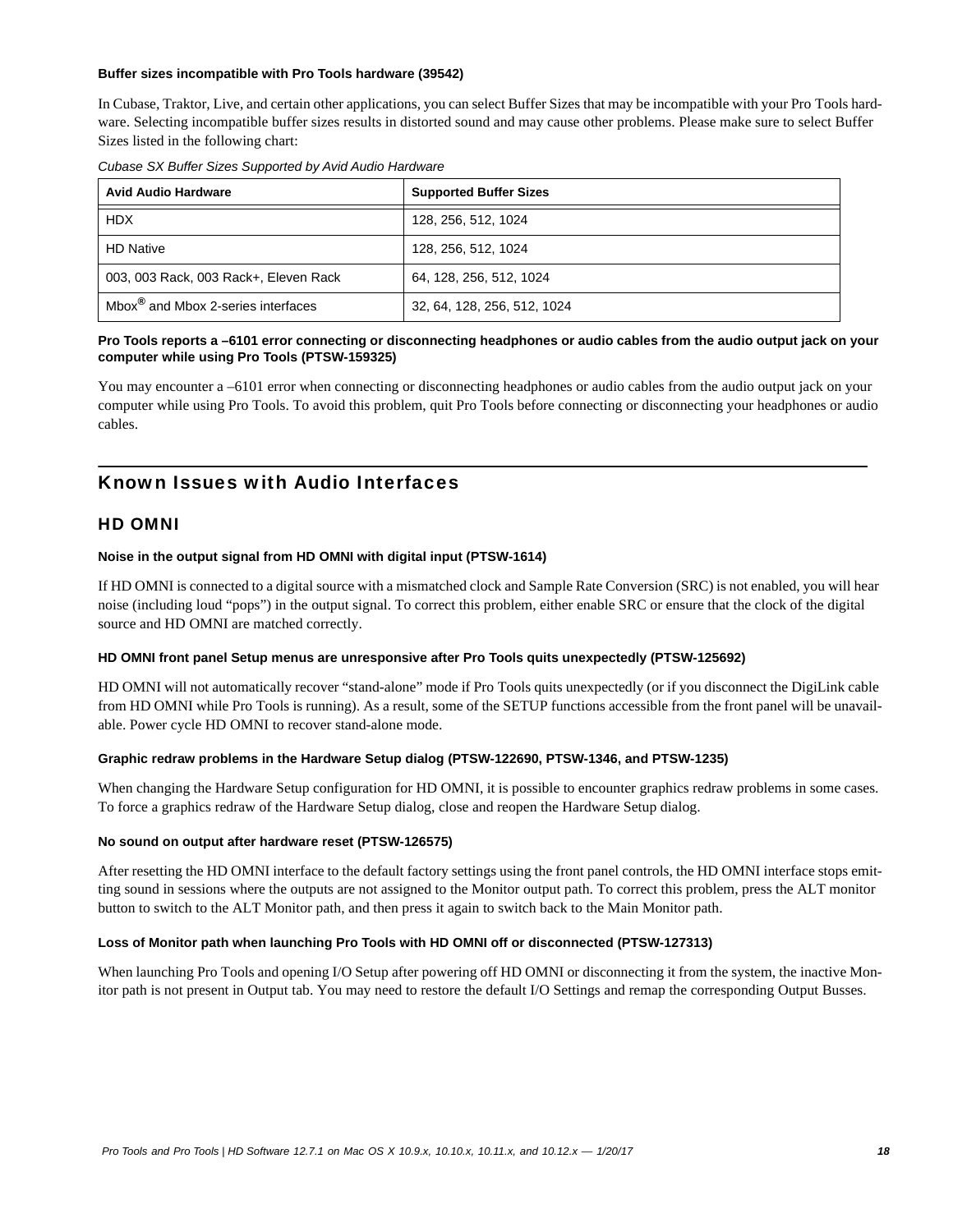#### **Output paths are not automatically created in the Output page of the I/O Setup after disabling the corresponding Monitor path in the Monitor page of the Hardware Setup and re-assigning the Outputs from "None" to physical outputs in the Main page of the Hardware Setup (PTSW-127559)**

After disabling the Monitor path in the Monitor page of the Hardware Setup and re-assigning the corresponding Outputs from "None" to physical outputs (such as "A 1-2") in the Main Page of the Hardware Setup, these Output paths are not automatically created in the Output Page of the I/O Setup. You will have to manually create the appropriate Output paths in the I/O Setup (or click Default).

# **Changing Monitor path Output assignments in the Hardware Setup does not update the Output paths in the Output page of the I/O Setup (PTSW-127563)**

When changing Monitor path Output assignments in the Monitor page of the Hardware Setup (such as setting the Monitor path Format to None or assigning the Monitor to different physical outputs), the Output paths in the Output page of the I/O Setup do not reflect the corresponding changes. You will have to manually create the appropriate Output paths in the I/O Setup (or click Default).

# **When creating new sessions, using the I/O Settings selector can result in unexpected Output assignments if HD OMNI has an assigned Monitor path (PTSW-123896)**

If HD OMNI has an assigned Monitor path, Output paths created by the selected I/O Settings option in the New Session dialog may be offset by the channel width of the Monitor path. If this happens, you will have to manually create the appropriate Output paths in the I/O Setup (or click Default).

# **I/O Setup Bus page erroneously adds monitor paths (PTSW-127739)**

With both MAIN and ALT Monitor paths declared, toggling one of the CR Monitor paths from the current format to "None" and then back to the starting Monitor format from within the Hardware Setup Monitor page, causes the Bus page in I/O Setup to erroneously add an extra Monitor path with the abbreviation with "(1)." This can happen numerous time and each new Monitor abbreviation increments accordingly.

# 003 Series Interfaces

# **Reconnecting an 003 after losing the connection with Pro Tools (PTSW-20351)**

If your 003 series interface loses its connection with Pro Tools, increasing your buffer size may bring the device back online without having to close Pro Tools or restart your computer.

# **Importing .PIM Files on an 003 System with a C|24 (PTSW-46401)**

When importing a custom map .PIM file created on a 003 to another 003 system with a C|24, 003 displays "<No Track>" on the scribble strips instead of staying in Plug-in Edit mode with a restored newly imported Plug-in Map. You will need to switch to another mode on 003 and then re-enter Plug-in Edit mode to correct this.

# Mbox Pro

# **Pro Tools appears unresponsive with Mbox Pro (PTSW-184498)**

Avid recommends connecting the Mbox Pro before powering up the computer. If Pro Tools appears to be unresponsive with Mbox Pro, check to ensure that the Mbox Pro is synchronized to the proper clock source (Setup > Hardware), and that the clock source and your Pro Tools session have matching sample rates. If Mbox Pro encounters a problem with the clock source (such as mismatched sample rates between the clock source and the session), Pro Tools may become unresponsive.

# Pro Tools Aggregate I/O (Mac Built-In Audio)

# **–6101 error when previewing audio with Pro Tools Aggregate I/O (PTSW-132996)**

When previewing audio in the Import Audio dialog with Pro Tools Aggregate I/O selected as the Current Engine (in the Playback Engine dialog), and with the Mac OS File view is set to Columns view, you may encounter a –6101 error. Try changing the Mac OS file view from Columns to List or Icons view, or use any of the built-in audio devices instead of Pro Tools Aggregate I/O to avoid this problem.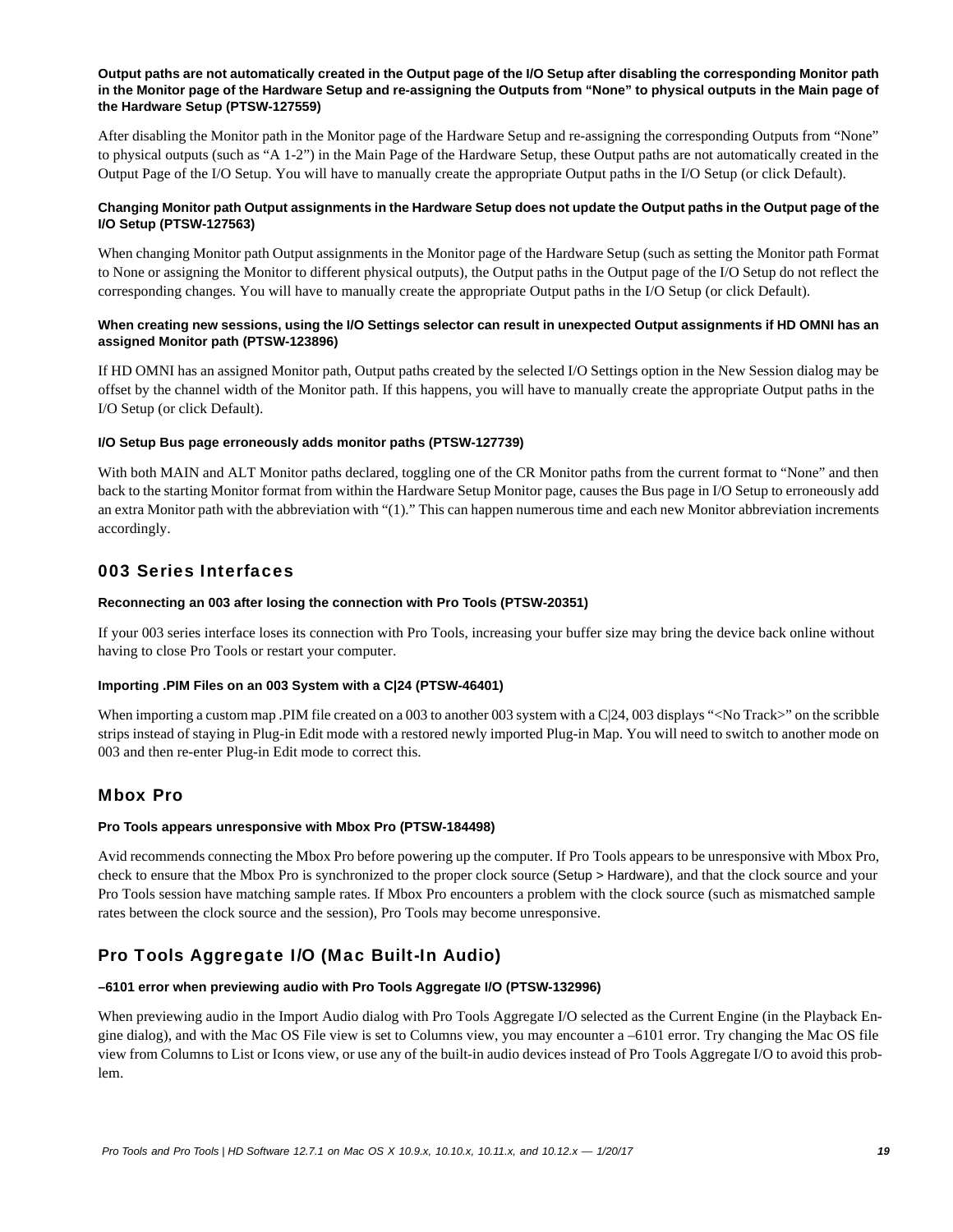### **Changing sample rates in Audio MIDI Setup can cause Aggregate I/O to disappear in I/O Setup, resulting no audio output (PTSW-132281)**

When Pro Tools Aggregate I/O is selected as the Current Engine in the Playback Engine dialog, changing sample rates in Audio MIDI Setup can cause the Pro Tools Aggregate I/O to be removed from I/O Setup resulting in no audio output. To correct this problem, click the Default button on the Output page of the I/O Setup.

#### **Error messages when opening a session with a different sample rate from the Aggregate I/O sample rate setting (PTSW-131779)**

Pro Tools may indicate that a given Aggregate I/O device has not automatically adjusted its sample rate when a session with a different sample rate is opened. You may subsequently be presented with a dialog indicating that the session needs to be closed and reopened to update the sample rate setting of the Aggregate I/O device.

# **Renaming Pro Tools Aggregate I/O driver in AMS corrupts the driver (PTSW-131383)**

If you rename the Pro Tools Aggregate I/O driver in Audio MIDI Setup (AMS), the driver be corrupted the next time you launch Pro Tools. If this happens, quit Pro Tools and delete the Pro Tools Aggregate I/O device from AMS. Pro Tools will re-create the driver the next time it is launched.

# **Pro Tools quits unexpectedly when enabling the built-in digital I/O (PTSW-132189)**

When enabling built-in digital I/O for Pro Tools Aggregate I/O in Audio MIDI Setup, Pro Tools quits unexpectedly. To avoid this problem, enable the built-in digital I/O in Audio MIDI Setup before launching Pro Tools.

# Third-Party Core Audio Devices

# **Using low buffer sizes with Studio Monitor Express may result in Pro Tools quitting unexpectedly with a loud burst of noise (PTSW-132513)**

Using Studio Monitor Express with some Core Audio Devices may result in Pro Tools quitting unexpectedly along with loud bursts of noise. Studio Monitor Express is not recommend for use with Pro Tools at this time.

# Error Messages

# **Error –1150 (PTSW-144422)**

When launching Pro Tools HD on HDX hardware, if you encounter a –1150 error, quit Pro Tools, shut down your computer, and ensure that the HDX TDM cable is properly connected.

# **Error –6042**

If you repeatedly encounter –6042 errors, open the System Usage window and check the PCI gauge. If the gauge is peaked, you will need to reset the PCI bus. To reset the PCI bus, make all tracks inactive and start playback. If you still encounter a –6042 error, quit and relaunch Pro Tools, open the Playback Engine dialog, and change the Number of Voices setting to use fewer voices per DSP.

# **Error –9073 without reaching the 2 GB file limit**

If you encounter a –9073 error, and you have not reached the 2 GB file size limit, please refer to the Knowledge Base for possible causes and solutions (*www.avid.com/onlinesupport*).

# **Error –9128**

In sessions with high sample rates (96 kHz or higher), you may need to set the Hardware Buffer Size to 512 or more to avoid –9128 errors during playback with Native plug-ins or dense automation.